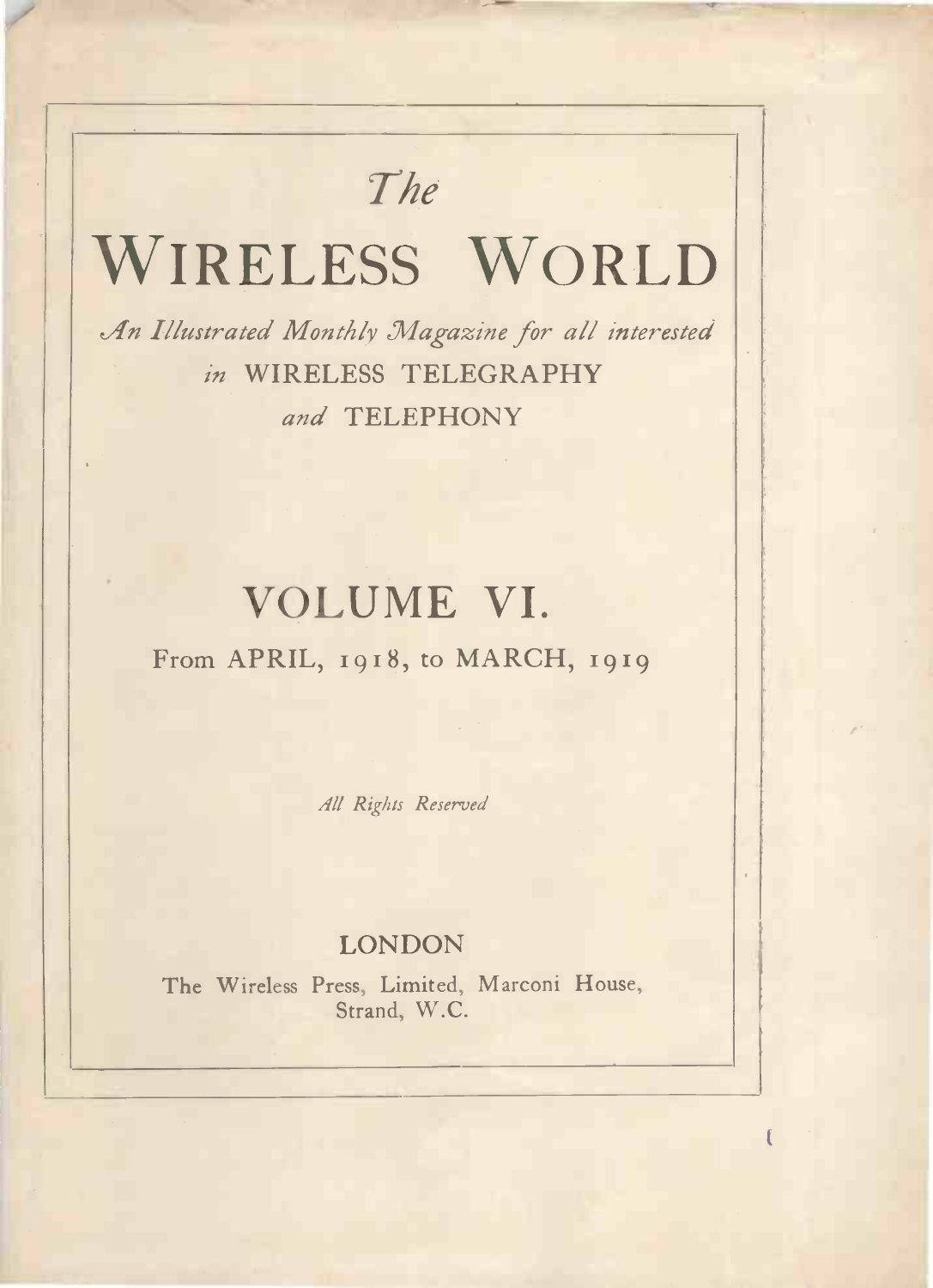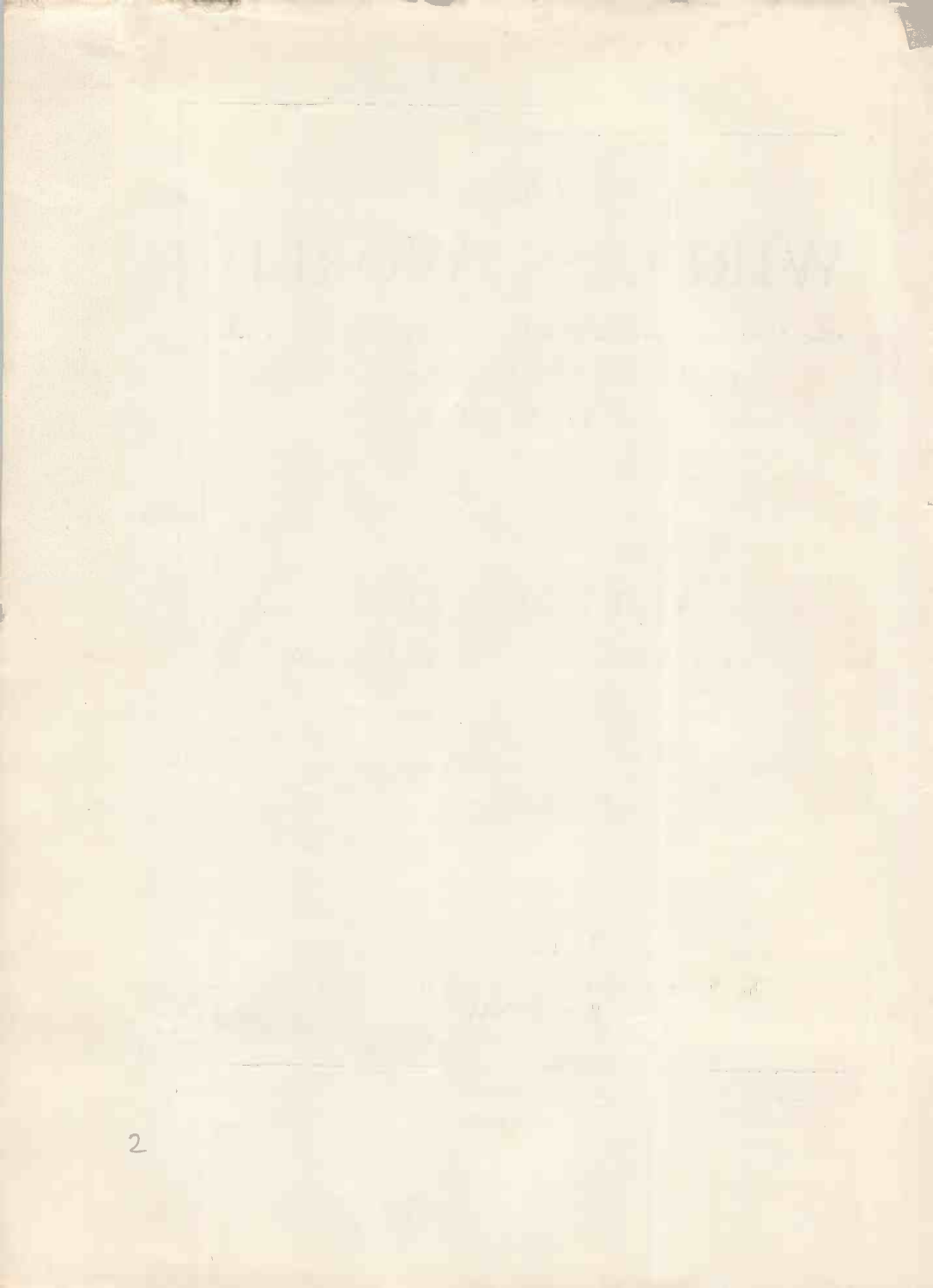## INDEX-VOLUME VI.

## April, 1918, to March, 1919

| <b>Administration</b> , Internal Wireless                                 | 609             | Balcombe, Capt. S. B.                                                          | 359        |
|---------------------------------------------------------------------------|-----------------|--------------------------------------------------------------------------------|------------|
| Administrative Notes                                                      | 487             |                                                                                | 254        |
|                                                                           | 331             | Barcelona Wireless School                                                      | 504        |
| - Wireless, Progress of                                                   | 2I4             |                                                                                | 575        |
| Aerogram for Vienna                                                       | 340             |                                                                                | 517        |
|                                                                           | 332             | Beatty, Sir David, Tribute to Wireless Men                                     |            |
| ------ German Wireless Apparatus for                                      | 210             |                                                                                | 611        |
| Africa, Belgians and British in                                           | 249             | Begbie, Mr. Harold, interviews Senatore                                        |            |
| - Four Wireless Men in                                                    |                 |                                                                                |            |
| " Agility," The Problems of                                               | 477             |                                                                                | 07I        |
|                                                                           | 622             | Belgian Farewell Dinner                                                        | 62I        |
| Aircraft, Dictionary of                                                   | 62              | Belgians and British in Mid-Africa                                             | 249        |
| Air Navigation, Wireless in                                               | 623             |                                                                                | 245        |
|                                                                           | 400             |                                                                                | 340        |
| Alternating Currents, Sub-Division of Con-                                |                 | Benevolent Fund, Marconi Company's                                             | 126        |
| ductors Carrying                                                          | I.49            |                                                                                | 420        |
| - Current Wave Forms, Analysis of                                         | 383             | Berne, List of Radiotelegraph Stations                                         | 62I        |
| Amalgamated Wireless (Australasia)                                        |                 | Biography:                                                                     |            |
| 191, 487, 528                                                             |                 |                                                                                | 255        |
| Amateur Position, Plea for Removal of                                     |                 |                                                                                | 375        |
|                                                                           | 667             |                                                                                | 0,55       |
| American Aerial Wireless                                                  | 215             |                                                                                | 537        |
| ——— Marconi Co. Report                                                    | I28             |                                                                                | I4I        |
| - Marconi Co. Balance Sheet                                               | 120             |                                                                                | 203        |
| - Navy, Annual Report of                                                  | 54              | Gottwaldt, Commander B. L.                                                     | 597        |
|                                                                           | 68 <sub>2</sub> |                                                                                |            |
| - President, Welcome to the                                               |                 | $Orchiston, \dots \dots \dots \dots \dots \dots \dots \dots \dots \dots \dots$ | 483        |
| — Wireless Station Taken Over by the                                      | 543             | Parker of Waddington, Lord                                                     | -9         |
|                                                                           |                 |                                                                                | 311        |
|                                                                           | 54              |                                                                                | 429        |
| Among the Operators (See Operators,                                       |                 |                                                                                | 66         |
| Among the)                                                                |                 | Blondel, M. André Eugene                                                       | 375        |
| Amsterdam Wireless School                                                 | 504             | Blown-in Chamber, The                                                          | 100        |
| Anderson, W/T Allan                                                       | 6.43            | Boat, Wireless-Controlled                                                      | 9I         |
| Anselmi, Mr. Silvio Calvin                                                | 587             | Bolshevik Wireless Policy                                                      | 389        |
|                                                                           | 682             |                                                                                | 232        |
| Argentina, "Cobweb" Wire Trouble in                                       | 130             |                                                                                | 286        |
| Arlington Wireless Station                                                | 20              |                                                                                | 359        |
| Armature Model, Wireless Press 200, 410                                   |                 | Bottomley, Mr. John                                                            | 299        |
| Armistice in London, Reception of News                                    |                 |                                                                                |            |
|                                                                           | 562             | Bradfield, Mr. W. W., Official Recognition                                     |            |
|                                                                           | 498             | for                                                                            | 223        |
|                                                                           | 514             |                                                                                | 66         |
|                                                                           | 0.34            |                                                                                | 178        |
| " Athenæum " Index to Periodicals                                         | 186             | Braun, Dr. F., Death of                                                        | 223        |
| Atkinson, Sergt. C.                                                       | 189             | Brénot, Capitain de Geuie                                                      | 655        |
| Atmosphere, Electrical Physics of the                                     | 87              |                                                                                | 515        |
| Auckland, New Wireless at                                                 | 334             |                                                                                | 240        |
| Audion Detector and Amplifier                                             | 82              |                                                                                | 297        |
| Austin-Cohen Formula                                                      |                 |                                                                                |            |
| Australasia, Amalgamated Wireless 191, 487, 528                           | 319             |                                                                                | 031        |
|                                                                           |                 |                                                                                | 515        |
| Australian Wireless Feat                                                  | 46 <sub>I</sub> |                                                                                | <b>II2</b> |
| Australia to England, Wireless from                                       | 565             |                                                                                | 515        |
|                                                                           | 283             |                                                                                |            |
|                                                                           |                 |                                                                                | I76        |
| $D_n I_{n+1}$ ( $D_{n+1}$ , $I_{n+1}$ ) $I_{n+1}$ $D_n I_{n+1}$ $I_{n+1}$ |                 |                                                                                |            |

| $_{\text{B4108U}}$ (Fandina), New Kathating Station |  |  |
|-----------------------------------------------------|--|--|
| $-8t$                                               |  |  |

|                                                 | PAGE            |                                                                                                                                                                                                                                                                                                                                                                                                                                                                                                                                      | PAGE            |
|-------------------------------------------------|-----------------|--------------------------------------------------------------------------------------------------------------------------------------------------------------------------------------------------------------------------------------------------------------------------------------------------------------------------------------------------------------------------------------------------------------------------------------------------------------------------------------------------------------------------------------|-----------------|
| <b>Administration</b> , Internal Wireless       | 609             | Balcombe, Capt. S. B.                                                                                                                                                                                                                                                                                                                                                                                                                                                                                                                | 359             |
| Administrative Notes                            | 487             |                                                                                                                                                                                                                                                                                                                                                                                                                                                                                                                                      | 254             |
|                                                 | 331             | Barcelona Wireless School                                                                                                                                                                                                                                                                                                                                                                                                                                                                                                            | 504             |
| — Wireless, Progress of                         | 2I4             | Bartlett, G. H. $\ldots, \ldots, \ldots, \ldots, \ldots, \ldots, \ldots, \ldots$                                                                                                                                                                                                                                                                                                                                                                                                                                                     | 575             |
| Aerogram for Vienna                             | 340             |                                                                                                                                                                                                                                                                                                                                                                                                                                                                                                                                      | 517             |
| Aeroplanes and Wireless                         | 332             | Beatty, Sir David, Tribute to Wireless Men                                                                                                                                                                                                                                                                                                                                                                                                                                                                                           |                 |
| --- German Wireless Apparatus for               | 210             |                                                                                                                                                                                                                                                                                                                                                                                                                                                                                                                                      | 611             |
| Africa, Belgians and British in                 | 249             | Begbie, Mr. Harold, interviews Senatore                                                                                                                                                                                                                                                                                                                                                                                                                                                                                              |                 |
| - Four Wireless Men in                          | 477             | Marconi                                                                                                                                                                                                                                                                                                                                                                                                                                                                                                                              | 67I             |
| " Agility," The Problems of                     | 623             |                                                                                                                                                                                                                                                                                                                                                                                                                                                                                                                                      | 62I             |
| Aircraft, Dictionary of                         | 62              | Belgians and British in Mid-Africa                                                                                                                                                                                                                                                                                                                                                                                                                                                                                                   | 249             |
| Air Navigation, Wireless in                     | 623             |                                                                                                                                                                                                                                                                                                                                                                                                                                                                                                                                      | 245             |
|                                                 | 400             |                                                                                                                                                                                                                                                                                                                                                                                                                                                                                                                                      | 340             |
| Alternating Currents, Sub-Division of Con-      |                 | Benevolent Fund, Marconi Company's                                                                                                                                                                                                                                                                                                                                                                                                                                                                                                   | 126             |
|                                                 | I <sub>49</sub> |                                                                                                                                                                                                                                                                                                                                                                                                                                                                                                                                      | 420             |
| —— Current Wave Forms, Analysis of              | 383             | Berne, List of Radiotelegraph Stations                                                                                                                                                                                                                                                                                                                                                                                                                                                                                               | 62I             |
| Amalgamated Wireless (Australasia)              |                 | Biography:                                                                                                                                                                                                                                                                                                                                                                                                                                                                                                                           |                 |
| 191, 487, 528                                   |                 |                                                                                                                                                                                                                                                                                                                                                                                                                                                                                                                                      | 255             |
| Amateur Position, Plea for Removal of           |                 |                                                                                                                                                                                                                                                                                                                                                                                                                                                                                                                                      | 375             |
|                                                 | 667             |                                                                                                                                                                                                                                                                                                                                                                                                                                                                                                                                      | 655             |
| American Aerial Wireless                        | 215             |                                                                                                                                                                                                                                                                                                                                                                                                                                                                                                                                      | 537             |
| ——— Marconi Co. Report                          | 128             |                                                                                                                                                                                                                                                                                                                                                                                                                                                                                                                                      | I4I             |
| - Marconi Co. Balance Sheet                     | 120             |                                                                                                                                                                                                                                                                                                                                                                                                                                                                                                                                      | 203             |
| - Navy, Annual Report of                        | 54              | Gottwaldt, Commander B. L.                                                                                                                                                                                                                                                                                                                                                                                                                                                                                                           | 597             |
|                                                 | 682             |                                                                                                                                                                                                                                                                                                                                                                                                                                                                                                                                      | 483             |
| - President, Welcome to the                     | 543             | $Orchiston, \quad \ldots, \quad \ldots, \quad \ldots, \quad \ldots, \quad \ldots, \quad \ldots, \quad \ldots, \quad \ldots, \quad \ldots, \quad \ldots, \quad \ldots, \quad \ldots, \quad \ldots, \quad \ldots, \quad \ldots, \quad \ldots, \quad \ldots, \quad \ldots, \quad \ldots, \quad \ldots, \quad \ldots, \quad \ldots, \quad \ldots, \quad \ldots, \quad \ldots, \quad \ldots, \quad \ldots, \quad \ldots, \quad \ldots, \quad \ldots, \quad \ldots, \quad \ldots, \quad \ldots, \quad \ldots, \quad \ldots, \quad \ldots,$ | $\mathbf Q$     |
| - Wireless Station Taken Over by the            |                 | Parker of Waddington, Lord                                                                                                                                                                                                                                                                                                                                                                                                                                                                                                           | 311             |
|                                                 | 54              |                                                                                                                                                                                                                                                                                                                                                                                                                                                                                                                                      | 429             |
| Among the Operators (See Operators,             |                 |                                                                                                                                                                                                                                                                                                                                                                                                                                                                                                                                      | -66             |
| Among the)                                      |                 | Blondel, M. André Eugene                                                                                                                                                                                                                                                                                                                                                                                                                                                                                                             | 375             |
| Amsterdam Wireless School                       | 504             | Blown-in Chamber, The                                                                                                                                                                                                                                                                                                                                                                                                                                                                                                                | 100             |
| Anderson, W/T Allan                             | 643             | Boat, Wireless-Controlled                                                                                                                                                                                                                                                                                                                                                                                                                                                                                                            | 9I              |
| Anselmi, Mr. Silvio Calvin                      | 587             | Bolshevik Wireless Policy                                                                                                                                                                                                                                                                                                                                                                                                                                                                                                            | 389             |
|                                                 | 682             |                                                                                                                                                                                                                                                                                                                                                                                                                                                                                                                                      | 232             |
|                                                 | 130             |                                                                                                                                                                                                                                                                                                                                                                                                                                                                                                                                      | 286             |
| Arlington Wireless Station                      | 20              |                                                                                                                                                                                                                                                                                                                                                                                                                                                                                                                                      | 359             |
| Armature Model, Wireless Press 200, 410         |                 |                                                                                                                                                                                                                                                                                                                                                                                                                                                                                                                                      | 299             |
| Armistice in London, Reception of News          |                 |                                                                                                                                                                                                                                                                                                                                                                                                                                                                                                                                      |                 |
|                                                 | 562             | Bradfield, Mr. W. W., Official Recognition                                                                                                                                                                                                                                                                                                                                                                                                                                                                                           |                 |
|                                                 | 498             | for                                                                                                                                                                                                                                                                                                                                                                                                                                                                                                                                  | 223             |
|                                                 | 514             |                                                                                                                                                                                                                                                                                                                                                                                                                                                                                                                                      | 66              |
|                                                 | 634             |                                                                                                                                                                                                                                                                                                                                                                                                                                                                                                                                      | 178             |
| " Athenæum " Index to Periodicals               | 186             | Braun, Dr. F., Death of $\ldots$                                                                                                                                                                                                                                                                                                                                                                                                                                                                                                     | 223             |
| Atkinson, Sergt. C.                             | I89             | Brénot, Capitain de Geuie                                                                                                                                                                                                                                                                                                                                                                                                                                                                                                            | 655             |
| Atmosphere, Electrical Physics of the           | 87              |                                                                                                                                                                                                                                                                                                                                                                                                                                                                                                                                      | 515             |
| Auckland, New Wireless at                       | 234             |                                                                                                                                                                                                                                                                                                                                                                                                                                                                                                                                      | 240             |
| Audion Detector and Amplifier                   | 8 <sub>2</sub>  |                                                                                                                                                                                                                                                                                                                                                                                                                                                                                                                                      | 297             |
| Austin-Cohen Formula                            | 319             |                                                                                                                                                                                                                                                                                                                                                                                                                                                                                                                                      | 031             |
| Australasia, Amalgamated Wireless 191, 487, 528 |                 |                                                                                                                                                                                                                                                                                                                                                                                                                                                                                                                                      | 515             |
| Australian Wireless Feat                        | 46I             |                                                                                                                                                                                                                                                                                                                                                                                                                                                                                                                                      | II <sub>2</sub> |
| Australia to England, Wireless from             | 565             |                                                                                                                                                                                                                                                                                                                                                                                                                                                                                                                                      | 515             |
| Automatic Soldier                               | 283             |                                                                                                                                                                                                                                                                                                                                                                                                                                                                                                                                      |                 |
|                                                 |                 |                                                                                                                                                                                                                                                                                                                                                                                                                                                                                                                                      |                 |
|                                                 |                 |                                                                                                                                                                                                                                                                                                                                                                                                                                                                                                                                      | I76             |
| <b>Balbao</b> (Panama), New Radiating Station   |                 | Calton, $F$ . J.                                                                                                                                                                                                                                                                                                                                                                                                                                                                                                                     | 189             |
|                                                 | 380             | Canadian Wireless Extension                                                                                                                                                                                                                                                                                                                                                                                                                                                                                                          | 345             |
|                                                 |                 | 3                                                                                                                                                                                                                                                                                                                                                                                                                                                                                                                                    |                 |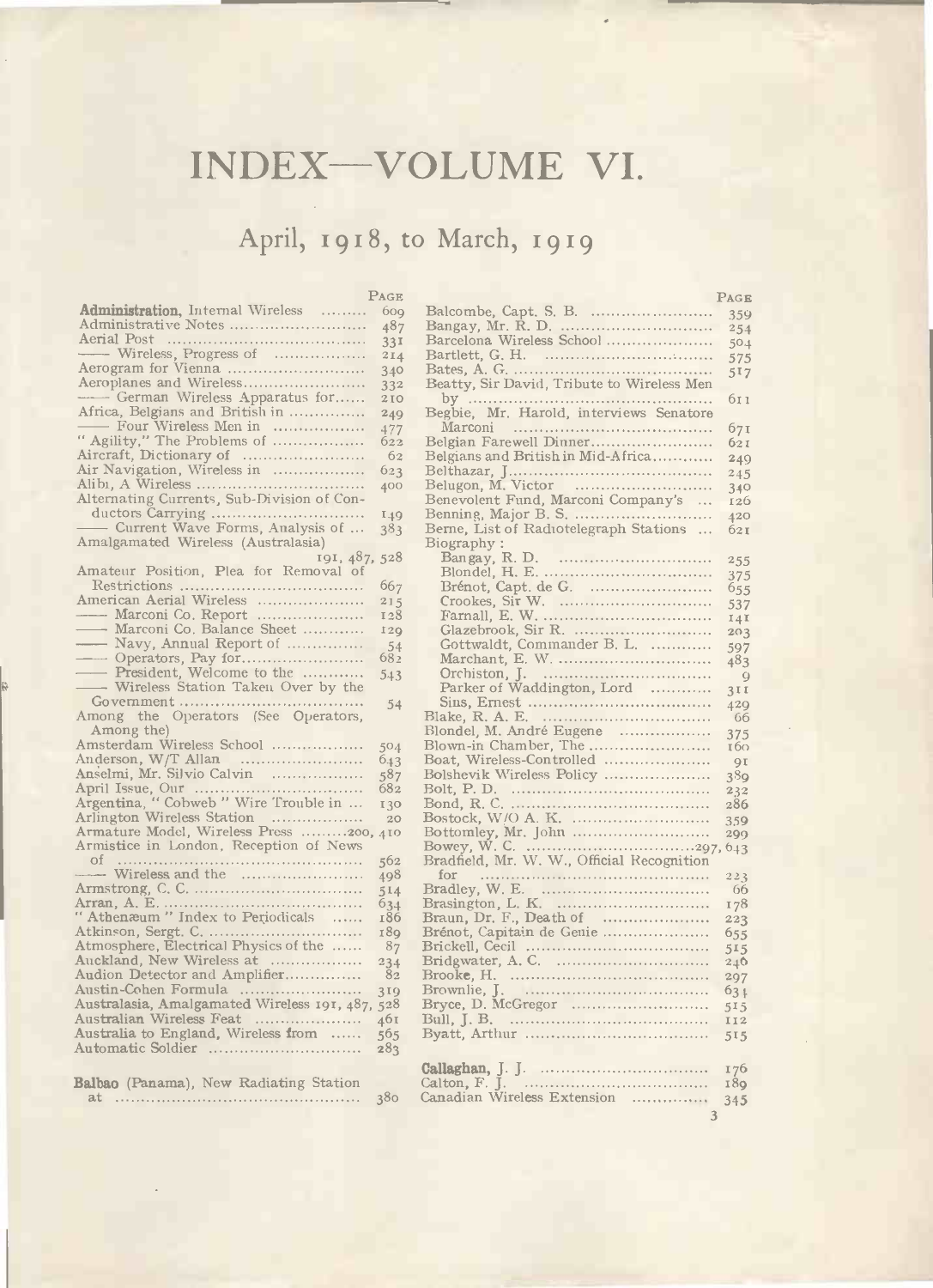| <b>SAULTS AND STAUL</b>                                                                                                                                                                                                        |                 |                              |
|--------------------------------------------------------------------------------------------------------------------------------------------------------------------------------------------------------------------------------|-----------------|------------------------------|
| "Carolina," s.s., American Operator's                                                                                                                                                                                          |                 | Ecuador,                     |
| Experiences on manufactured and support of the set of the set of the set of the set of the set of the set of the set of the set of the set of the set of the set of the set of the set of the set of the set of the set of the | 335             | Edwards,                     |
| Central Africa, Four Wireless Men in                                                                                                                                                                                           | 477             | Electrical                   |
|                                                                                                                                                                                                                                | 189             | Ellis, Cha                   |
|                                                                                                                                                                                                                                | 515             | Energy.                      |
|                                                                                                                                                                                                                                | 465             | Engineer,                    |
| Chilian Time Signals                                                                                                                                                                                                           | 169             |                              |
| Chinese Wireless Enterprise                                                                                                                                                                                                    | 502             |                              |
|                                                                                                                                                                                                                                | 288             | Falconer,                    |
|                                                                                                                                                                                                                                | 2I8             | Farnall, I                   |
| Coastal Defence, Wircless for                                                                                                                                                                                                  | 216             | Feather,                     |
|                                                                                                                                                                                                                                | 403             | Field Sta                    |
|                                                                                                                                                                                                                                | 6.44            | ments                        |
| Colinsky, W/O Jack                                                                                                                                                                                                             | 29 <sup>°</sup> | Films by                     |
| Colonna, Prince, Visit to England of                                                                                                                                                                                           | 44 <sup>2</sup> | Fisheries                    |
|                                                                                                                                                                                                                                | 300             | Fitzgeorg                    |
| Company Notes<br>Company Notes<br>Compulsory Wireless in New Zealand<br>Condon, Mr. Walter                                                                                                                                     | 457             | Flavin, T                    |
|                                                                                                                                                                                                                                | 644             | Fleming                      |
| Constantinople, Summer Days in                                                                                                                                                                                                 | $\mathbb{I}$    |                              |
| Constants of Radio-Telegraph Stations                                                                                                                                                                                          | 3I8             | $-$ Lec                      |
| Contacts                                                                                                                                                                                                                       | 602             | "Florize                     |
|                                                                                                                                                                                                                                |                 | Force .                      |
|                                                                                                                                                                                                                                | 644             | Forest F                     |
|                                                                                                                                                                                                                                | 66              | Foxlee, I                    |
| Correspondence 103, 410, 557,                                                                                                                                                                                                  | 683             | France,                      |
|                                                                                                                                                                                                                                | 110             | Franklin                     |
|                                                                                                                                                                                                                                | 288             | $\overline{\phantom{a}}$ Ins |
| Crawshaw, James                                                                                                                                                                                                                | 232             | Freeman                      |
|                                                                                                                                                                                                                                | 400             | Free Tra                     |
| Cricket-Marconi's v. Mr. L. P. Price's XI                                                                                                                                                                                      | 420             | French C                     |
| Crookes, Sir W.                                                                                                                                                                                                                | 537             | $\equiv$ Cor                 |
| -- Some Forecasts by                                                                                                                                                                                                           | 554             | $\equiv$ Sor                 |
|                                                                                                                                                                                                                                | 345             | Frequeno                     |
|                                                                                                                                                                                                                                | 577             |                              |
|                                                                                                                                                                                                                                | 346             |                              |
| Current and Potential, New Standard of                                                                                                                                                                                         | 603             | Gagan, C                     |
| Curves and Nomograms (see Nomograms)                                                                                                                                                                                           |                 | Gas-Free                     |
| Customs Duty on W.T. Outfits                                                                                                                                                                                                   | 460             | structi                      |
|                                                                                                                                                                                                                                |                 | Genoa C                      |

|                                             | 5I4  | --- ru       |
|---------------------------------------------|------|--------------|
|                                             | 176  | - W          |
| D'Annunzio, Gabriele                        | 340  | Gillies, 1   |
|                                             | 190  | Glazebro     |
|                                             | 190  | " Glenai     |
|                                             | 346  | Goldsmi      |
|                                             | 359  | Gottwal      |
|                                             | 011  | Gray, F      |
|                                             | 190  | Green, I     |
|                                             | 474  | Group        |
|                                             | 634  | Metho        |
|                                             | 297  | Guatem       |
|                                             | 517  | Guest, I     |
| Dictionary of Wireless Telegraphy           | 157  | " Guildí     |
| Dielectric on Sparking Voltage, Effects of  | 60 I | Gullen,      |
| Digest of Wireless Literature  18, 85, 148, |      |              |
| 210, 262, 317, 381, 436, 488, 544, 601,     | 663  |              |
|                                             | 178  | Haig. $\leq$ |
| Directive Wireless Telegraphy, Improve-     |      | Men b        |
|                                             | 490  | Halter,      |
|                                             | 66   | Hamilto      |
| Drummond, James                             | 410  | Handwr       |
|                                             | 286  | Hanson       |
| Dutchman or Hollander                       | 456  | Harris,      |
| Dynatron and Pliodynatron                   | 148  | Hartiga      |
|                                             |      | Hawkes       |
|                                             |      | Hawkho       |
|                                             |      | Hensha       |

| <b>Ealand.</b> 2nd Lieut. A. N | 358 |
|--------------------------------|-----|
|                                |     |
|                                |     |

| GE              |                                                   | PAGE            |  |
|-----------------|---------------------------------------------------|-----------------|--|
|                 | Ecuador, New Station at Sta. Elena                | 649             |  |
| 335             | Edwards, Ernest T                                 | 526             |  |
| 477             | Electrical Conduction                             | 19              |  |
| 189             |                                                   | 112             |  |
| 515             |                                                   | 349             |  |
| 465             | Engineer, How to Become a Wireless                | 94              |  |
| 169             |                                                   |                 |  |
| 502             |                                                   |                 |  |
| 288             |                                                   | 176             |  |
| 218             |                                                   | I40             |  |
| 216             |                                                   | 527             |  |
| 403             | Field Station Apparatus, Recent Develop-          |                 |  |
| 644             |                                                   | 656             |  |
| 29 <sup>S</sup> |                                                   | 339             |  |
| 44 <sup>2</sup> | Fisheries and Wireless                            | 339             |  |
| 300             | Fitzgeorge, 2nd Lieut. F. L. S.                   | 527             |  |
| 457             | Flavin, T.                                        | 178             |  |
| 644             | Fleming Oscillation Valve                         | 78              |  |
| $\mathbf{I}$    | - Prof. J. A., and Amateur Restrictions           | 66 <sub>9</sub> |  |
| 3I8             |                                                   | 677             |  |
| 602             | "Florizel," s.s., Wreck of                        | 33              |  |
| 226             |                                                   | I79             |  |
| 644             | Force 119, Forest Fires, Wireless Aid in fighting | 531             |  |
| 66              |                                                   | 66              |  |
| 683             | France, Wireless Progress in                      | QI              |  |
| IIO             | Franklin, Benjamin                                | 325             |  |
| 288             | - Institute and Senatore Marconi 324,             | 444             |  |
| 232             |                                                   | 515             |  |
| 409             | Free Training, see Training, Free.                |                 |  |
| 420             | French Coast Stations                             | 623             |  |
| 537             |                                                   | 246             |  |
| 554             |                                                   | 610             |  |
| 345             | Frequency Control                                 | 604             |  |
| 577             |                                                   |                 |  |
| 346             |                                                   |                 |  |
| 603             | Gagan, G. W.                                      | 577             |  |
|                 | Gas-Free Electrodes, Method of Con-               |                 |  |
| 460             |                                                   | 488             |  |
|                 | Genoa, German Spies at                            | 156             |  |
|                 | German Fleet, Surrender of                        | 561             |  |
|                 | ---- Post-War Wireless Preparations               | 2,10            |  |
| ETA             |                                                   |                 |  |

| 5I4        | - Post-War Wireless Preparations        | 2,10           |  |
|------------|-----------------------------------------|----------------|--|
| 176        |                                         | 568            |  |
|            |                                         | 635            |  |
| 340        | Glazebrook, Sir Richard                 | 202            |  |
| 190        | "Glenart Castle"                        | 3 <sup>2</sup> |  |
| 190        | Goldsmith, Dr. A. N., on Radiotelephony | 86             |  |
| 346        | Gottwaldt, Commander B. L.              | 597            |  |
| 359<br>110 |                                         | 515            |  |
|            |                                         | 288            |  |
| 190        | Group Frequency Timing, Weagant's       |                |  |
| 474        |                                         | 317            |  |
| 634        |                                         | 319            |  |
| 297        |                                         | 575            |  |
| 517        | "Guildford Castle," Hospital Ship       | 165            |  |
| 157        |                                         | 634            |  |
| 60 I       |                                         |                |  |

| VU 3<br>178 | Haig, Sir Douglas, Tribute to Wireless |            |
|-------------|----------------------------------------|------------|
|             |                                        | 614        |
| 490         |                                        | 575        |
| 66          | Hamilton, Major N. H.                  | 359        |
| 410         | Handwriting of Telegraphists           | 470        |
| 286         |                                        | 420        |
| 456<br>148  | Harris, Douglas M.                     | 208        |
|             |                                        | 699        |
|             |                                        | 346        |
|             | Henshall, Telegraphist                 | 643<br>190 |
| 358         | Heterodyne Reception                   | 663        |
| 670         | Hibarigaharu, Japan, New Station at    | 666        |
|             |                                        |            |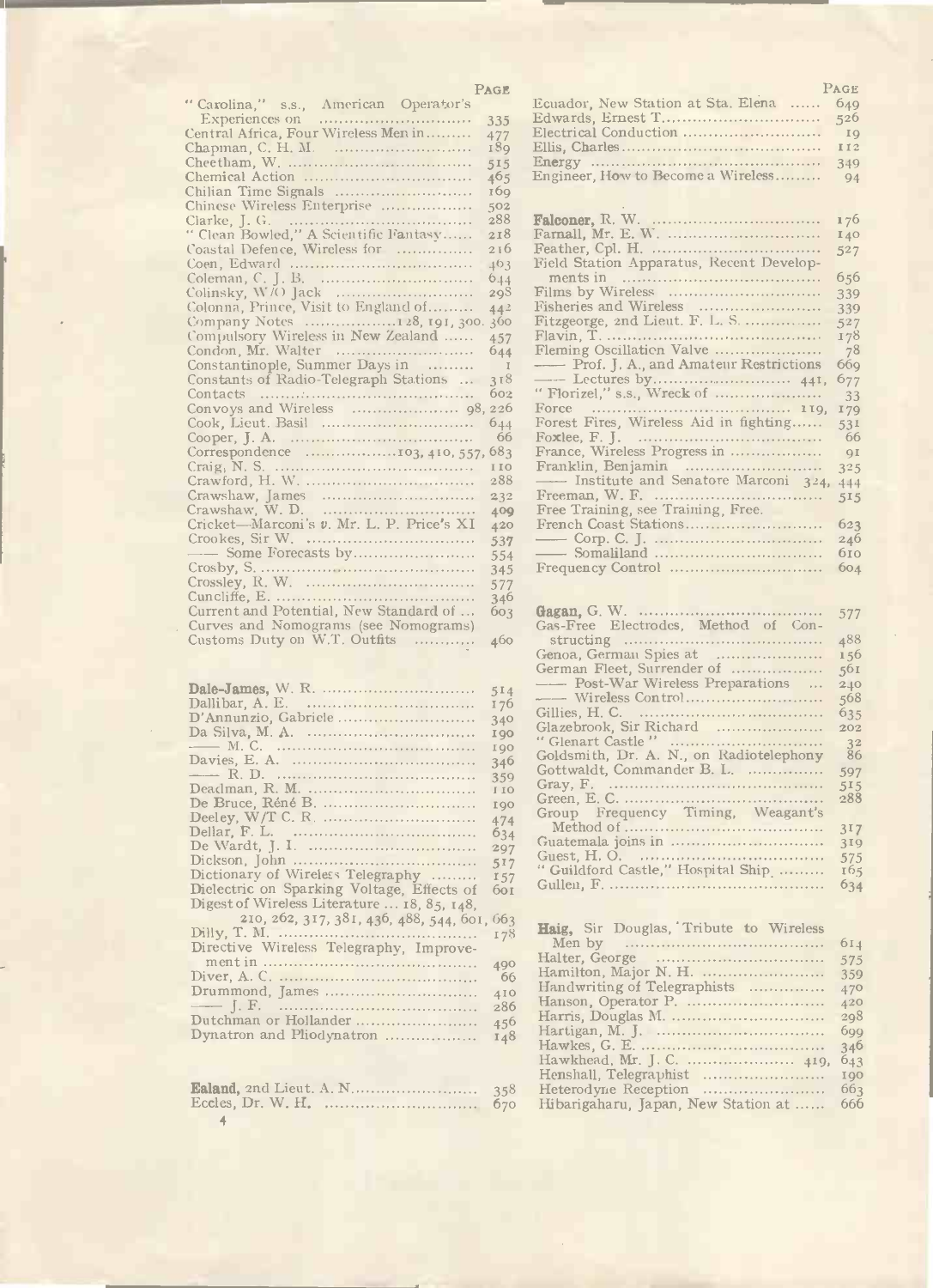|                                         | PAGE |           |
|-----------------------------------------|------|-----------|
| High-Frequency Amplifiers, Use of Impe- |      | Litigatio |
|                                         | 628  | Little, C |
| —— Currents, Method of Generating       | 2II  | " Lland   |
| High-speed Wireless Transmission        | 5I   | Lobos, 1  |
|                                         | 286  | Lock. V   |
|                                         | 66   | Long D:   |
|                                         |      | "Lusita   |
| Holland and Dutch East Indies, Wireless |      |           |
| Communication between                   | 490  |           |
|                                         | 410  | MacIver   |
|                                         | 616  | Maclay,   |
| Hospital Ships, German Outrages on 32,  | 278  | Men 1     |
| Houghton, Commander A.                  | -66  | Maclear   |
|                                         | 463  | Magneti   |
|                                         | 286  | Study     |
| "Huntsend" s.s., Torpedoing of          | 561  | Magnifi   |
| Hutchinson, Lance-Corporal A. B.        | 2.16 | Marcha    |
| Hyde-Thomson, Lt.-Colonel D. H.         | 298  | Marconi   |
|                                         |      |           |

Impedance in High-Frequency Amplifiers,

|                                                | 629 | Marcon: |
|------------------------------------------------|-----|---------|
| Imperial Wireless Chain Litigation             | II3 | Gene:   |
|                                                | 127 | Maritin |
| Inductively Coupled Electric Circuits,         |     | Markwe  |
| Mechanical Analogies to $\ldots$ 204, 257. 341 |     |         |
| Inductive Method in Wireless Telegraphy        | 26I | Marsha  |
|                                                | 351 | Marsha  |
| Instructional Article  55, 117, 178, 235,      |     | Mashed  |
| 289, 349, 411, 465, 518, 578, 637, 692         |     | Mather, |
| International Marine Communication Co.,        |     | Matter, |
|                                                | 300 | McArth  |
| International Radiotelegraphic Bureau          | 285 | McBroc  |
| Inventions, Encouragement of                   | 40  | McEllig |
| Isaacs Godfrey C., Silver Wedding of           | 63  | McGrat  |
| $I$ elge $S$ argt $\Lambda$ F                  | 2.6 | McLach  |

|  | 246 | McLac  |
|--|-----|--------|
|  |     | Mead.  |
|  | 442 | Medal  |
|  |     | Medite |
|  |     | Mercar |

| Japanese Wireless Station, New  666      |     | $11101$ CHO |
|------------------------------------------|-----|-------------|
| Japan, Radiotelephony in $430, 484, 569$ |     | Messen      |
|                                          |     | Meteor      |
|                                          |     | Metz. 0     |
|                                          |     | Militar     |
|                                          | 634 | Millicha    |
|                                          | 65  | Milling     |
|                                          |     | Minty.      |

| <b>Kelvin</b> Lecture | 85  |
|-----------------------|-----|
| King, H. R. K.        | 346 |
|                       | 346 |
|                       | 77  |

| Labrador Experience, A                                                  | 423 | Murray       |
|-------------------------------------------------------------------------|-----|--------------|
|                                                                         | 644 |              |
|                                                                         | 112 |              |
|                                                                         | 517 | Nash,        |
|                                                                         | 420 | Naval        |
|                                                                         | 359 | Pay          |
|                                                                         | 575 | Newbe:       |
| Library Table  61, 123, 186, 241, 295,                                  |     | New B        |
| 356, 416, 471, 523, 585,                                                | 697 | New V        |
| Lifeboats, Wireless-Controlled                                          | 163 | New Z        |
| Life-Saving, Wireless and $\dots\dots\dots\dots\dots\dots$              | 454 | $\cdot$ Wire |
| $Limwood, F, G, \ldots, \ldots, \ldots, \ldots, \ldots, \ldots, \ldots$ | 64  | Nichols      |
|                                                                         |     |              |

#### Litigation, Imperial Wireless Chain Little, G. S. " Llandovery Castle," Sinking of Lobos, Tampica, New Wireless Station at Lock, W/0 F. C. Long Distance Wireless ..........<br>'' Lusitania '' Crime................ PAGE<br>
113<br>
66 279 244 420 147, 565 26

| 410            |                                                                               | 4I <sub>O</sub> |  |
|----------------|-------------------------------------------------------------------------------|-----------------|--|
| 616            |                                                                               |                 |  |
| 278            |                                                                               | 615             |  |
|                |                                                                               |                 |  |
| 66             | Maclean, Prof., Lecture on Kelvin by                                          | 8 <sub>5</sub>  |  |
| 163            | Magnetism and Electricity for Home                                            |                 |  |
| 286            |                                                                               | 322             |  |
|                |                                                                               |                 |  |
| 561            | Magnifier, Marconi Double Note                                                | 217             |  |
| 246            | Marchant, Dr. E. W.                                                           | 483             |  |
| 298            | Marconi, Rumford and Franklin                                                 | 325             |  |
|                |                                                                               |                 |  |
|                | -Senatore, elected F.S.E.                                                     | 526             |  |
|                |                                                                               | 150             |  |
|                | ----- Senatore, Philadelphia Honours<br>----- Senatore, Wireless Message from | 192             |  |
|                | Marconi's Wireless Telegraph Co., Ltd.,                                       |                 |  |
| 629            |                                                                               |                 |  |
| II3            |                                                                               | 360             |  |
| 127            |                                                                               |                 |  |
|                |                                                                               | 558             |  |
|                |                                                                               |                 |  |
| 341            |                                                                               | 286             |  |
| 261            |                                                                               | 400             |  |
|                |                                                                               | 176             |  |
| 35I            |                                                                               |                 |  |
|                | Masheder, Flight-Cadet John                                                   | 644             |  |
| 692            |                                                                               | 359             |  |
|                | Matter, Force and Motion                                                      | II7             |  |
|                |                                                                               |                 |  |
| 300            |                                                                               | 410             |  |
| 285            |                                                                               | 463             |  |
|                |                                                                               | 170             |  |
| 40             |                                                                               |                 |  |
| 6 <sub>3</sub> |                                                                               | 232             |  |
| 246            |                                                                               | 2.46            |  |
| 447            |                                                                               | 65              |  |
|                | Medal for Mercantile Marine                                                   | 400             |  |
| 442            |                                                                               |                 |  |
| 388            | Mediterranean, Winter in the                                                  | 195             |  |
|                | Mercantile Marine, Standard Uniform                                           |                 |  |
|                |                                                                               |                 |  |
|                |                                                                               |                 |  |
| 666            |                                                                               |                 |  |
| 569            |                                                                               | 98, 234         |  |
|                | Messengers' Prize Day                                                         | 358             |  |
| 575            | Meteorology, Wireless and                                                     | 1QQ             |  |
| 473            |                                                                               |                 |  |
| 298            | Metz, German Wireless in                                                      | 672             |  |
|                | Military Operators, Additional Pay for                                        | 662             |  |
| 634            | Millichamp, B. H.<br>Millington, W. H.                                        | 246             |  |
| 65             |                                                                               | 288             |  |
| I78            |                                                                               |                 |  |
|                | Minty, T. G. K. L.<br>M'Kay, D.                                               | 463             |  |
|                |                                                                               | I27             |  |
|                |                                                                               | 575             |  |
| 85             |                                                                               |                 |  |
|                |                                                                               | 153             |  |
| 346            | Montero, Mr. J. P.<br>Morris, E. D.<br>Morris, E. D.                          | 474             |  |
| 346            |                                                                               | 232             |  |
| 77             |                                                                               | 409             |  |
|                |                                                                               |                 |  |
|                | Murcar, Aberdeen, Dinner given at Wire-                                       |                 |  |
|                |                                                                               | 043             |  |
| 423            | Murray, Stuart Hay                                                            | 517             |  |
|                |                                                                               |                 |  |
| 644            |                                                                               |                 |  |
| 112            |                                                                               |                 |  |
| 517            |                                                                               | 410             |  |
| 420            | Naval and Military Operators, Additional                                      |                 |  |
|                |                                                                               | 662             |  |
| 359            |                                                                               |                 |  |
| 575            |                                                                               |                 |  |
|                |                                                                               | 286             |  |
|                |                                                                               |                 |  |
|                | New Brunswick, Special Coach Tours in                                         | 531             |  |
|                |                                                                               | 600             |  |
| 697<br>163     |                                                                               |                 |  |
|                | New Zealand and Australia, Compulsory                                         |                 |  |
| 454            |                                                                               | 457             |  |
| 64             | Nicholsson, Dalgetty                                                          | 359             |  |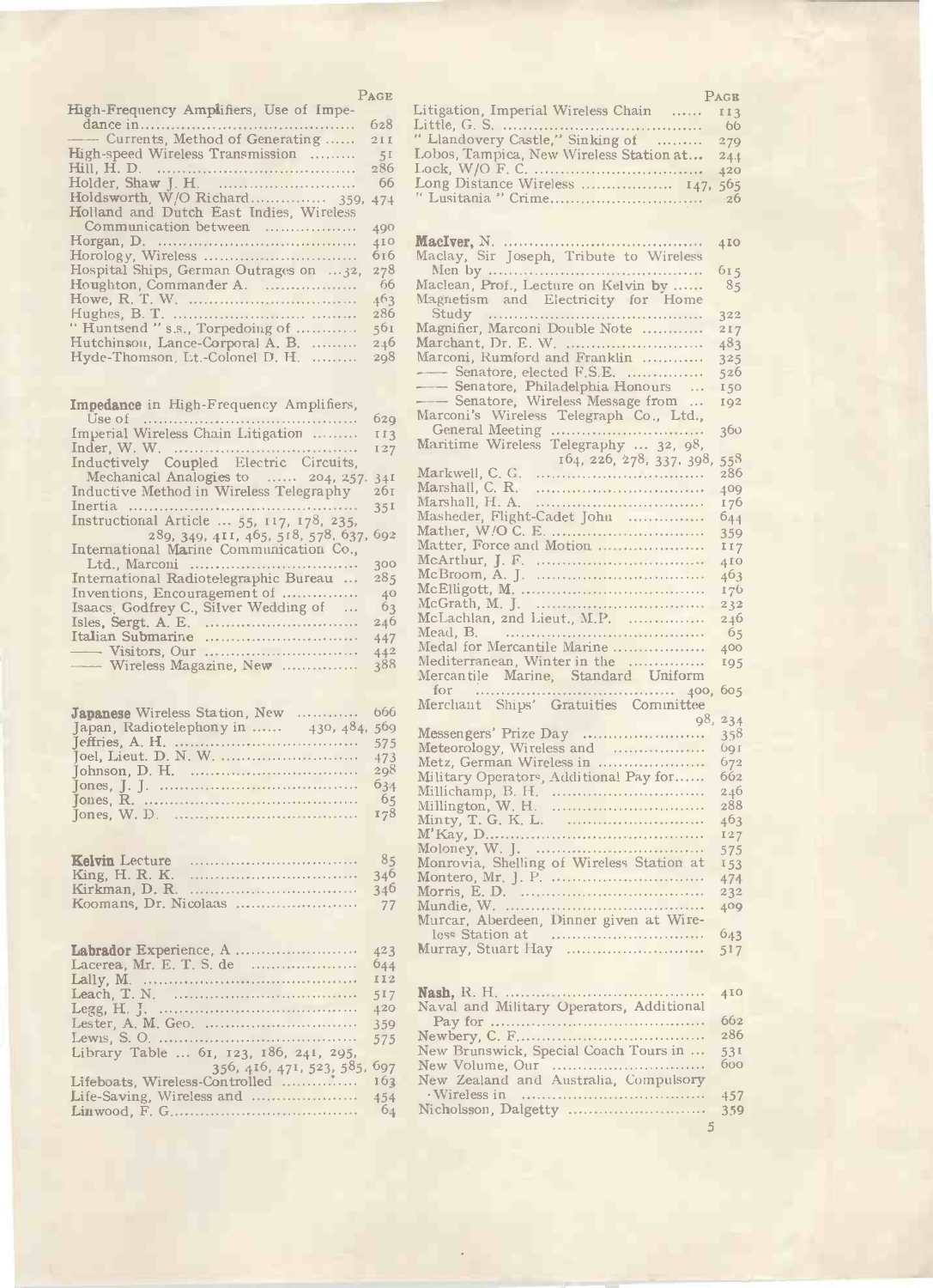PAGE

Nomograms, Some Curves and Nomograms<br>for Wireless Calculations ........ 41, 104, 170 Receive<br>Notes of the Month ... 38, 169, 223, 284, Rectific<br>338, 400, 456, 566, 621, 676 Regan,

|                                                                                    | Facto            |
|------------------------------------------------------------------------------------|------------------|
| 232                                                                                | Restric          |
| Omnibuses, Wireless on<br>677                                                      | Reynole          |
|                                                                                    | $-$ M            |
| $\equiv$ Reminiscences of an  69, 133, 369                                         | Richard          |
| Operators, Among the  47, 110, 176, 232,                                           | Rigaux<br>R.N.V. |
| 286, 346, 409, 463, 515, 575, 634, 680<br>Operators' Notes  21, 88, 151, 212, 264, | Robins           |
| 323, 384, 439                                                                      | —— Н             |
| -9                                                                                 | Roosey           |
| 538                                                                                | Rotterd          |
| Oscillations, Undamped, The Detection of<br>20                                     | Ruhleb           |
| Oscillation Valve Circuits<br>262                                                  | Rumfor           |
| 409                                                                                | Russiar          |
|                                                                                    |                  |

| Paper Shortage<br>.                                             | 60              | ------<br>Santano                                                                                                                                           |
|-----------------------------------------------------------------|-----------------|-------------------------------------------------------------------------------------------------------------------------------------------------------------|
| Parker of Waddington, Lord                                      | 3II             | Sarti, S                                                                                                                                                    |
|                                                                 | 359             | Saville.                                                                                                                                                    |
| Patent Litigation, War Suspends Marconi                         | 340             | Saving                                                                                                                                                      |
|                                                                 | 644             | Scott-T                                                                                                                                                     |
|                                                                 | I <sub>2</sub>  | " Sea, I                                                                                                                                                    |
| Peace Messages in the Ether                                     | 445             | Sea, Sy                                                                                                                                                     |
|                                                                 | -66             | Share N                                                                                                                                                     |
|                                                                 | 634             |                                                                                                                                                             |
| Personal Notes  63, 127, 189, 245, 297,                         |                 | Shell-Sl                                                                                                                                                    |
| 358, 420, 473, 526, 588, 642,                                   | 699             | <b>Shepe</b>                                                                                                                                                |
| Petty, Alexander<br>.                                           | 527             | Shephe:                                                                                                                                                     |
| Philadelphia Wireless Training School                           | 99              | Simon,                                                                                                                                                      |
|                                                                 | 5 <sub>15</sub> | Sinnott                                                                                                                                                     |
|                                                                 | 474             | Sins, M                                                                                                                                                     |
| Photographs, Apparatus for Wireless                             |                 | Skandi                                                                                                                                                      |
|                                                                 |                 |                                                                                                                                                             |
|                                                                 | 235             | Slack,                                                                                                                                                      |
|                                                                 |                 | Slade,<br>Slee, Ca                                                                                                                                          |
| Pinos, Island of, Rebuilding of Wireless                        |                 |                                                                                                                                                             |
| Stations at                                                     | 62I             | Slopem                                                                                                                                                      |
| Pocket Dictionary of Wireless Telegraphy                        | <b>I57</b>      | Smart.                                                                                                                                                      |
| Police Wireless in New York                                     | 330             | Smith.<br>$-$ S                                                                                                                                             |
| Polish Officers, Noble Wireless Message                         |                 | $-\hspace{-0.1cm}$ $ \hspace{0.1cm}$ $\hspace{0.1cm}$ $\hspace{0.1cm}$ $\hspace{0.1cm}$ $\hspace{0.1cm}$ $\hspace{0.1cm}$ $\hspace{0.1cm}$ $\hspace{0.1cm}$ |
| from.                                                           | 334             |                                                                                                                                                             |
|                                                                 | 4II             | Smoke.<br>missi                                                                                                                                             |
|                                                                 | 66              | Solar E                                                                                                                                                     |
|                                                                 | 699             | Soorn.                                                                                                                                                      |
|                                                                 | 189             | Southc                                                                                                                                                      |
| Power Factor in Resonance Transformer                           |                 |                                                                                                                                                             |
|                                                                 | 376             | South I<br>Spanish                                                                                                                                          |
| Press, Wireless and the                                         | 567             |                                                                                                                                                             |
|                                                                 | 515             | Spark 1                                                                                                                                                     |
|                                                                 | 463             | Spark                                                                                                                                                       |
| Punta Delgada, Chubut, Opening of Wire-                         |                 | Spitzbe                                                                                                                                                     |
|                                                                 | 487             | Spottin                                                                                                                                                     |
| Pursey, Mr. and Mrs.                                            |                 | Spy Wi                                                                                                                                                      |
| the contract of the contract of the contract of the contract of | 473             | Squelch                                                                                                                                                     |

Questions and Answers ...... 67, 131, 193, 247, 303, 367, 475, 529, 589, 645, 700

| - Telephone Legislation, Future 210    |  |
|----------------------------------------|--|
|                                        |  |
| R.A.F., Wireless Telephony in the  676 |  |
|                                        |  |

|                                                                  | PAGE |  |
|------------------------------------------------------------------|------|--|
| Raratonga, Opening of Wireless Station at                        | 487  |  |
| Receivers, Super-Sensitive                                       | 598  |  |
| Rectifier, Alternating Current                                   | 27I  |  |
|                                                                  | 634  |  |
|                                                                  | 350  |  |
| Resonance Transformer Circuit, Power                             |      |  |
|                                                                  | 377  |  |
| Restrictions, Amateur Plea for Removal of                        | 667  |  |
|                                                                  | 634  |  |
|                                                                  | 473  |  |
| Richardson, Clarence                                             | -66  |  |
|                                                                  | 245  |  |
| R.N.V.R. Wireless Signals Club                                   | 348  |  |
|                                                                  | IIO  |  |
| —— H. S. ……………………………………                                          | 527  |  |
| Roosevelt, Ex-President                                          | 620  |  |
|                                                                  | 504  |  |
| Ruhleben Exhibition, Westminster                                 | 676  |  |
| $Rumford, Count \dots \dots \dots \dots \dots \dots \dots \dots$ | 325  |  |
|                                                                  | 23   |  |
|                                                                  |      |  |

|                 | Salvation Army Flag Day                                        | 299        |
|-----------------|----------------------------------------------------------------|------------|
| 60              | Santandar, German Wireless Bureau at                           | 536        |
| 3II             |                                                                | 245        |
| 359             |                                                                | 245        |
| 340             | Saving of Life, Marconi and                                    | 455        |
| 044             |                                                                | 699        |
| I <sub>2</sub>  |                                                                | 435        |
| 445             | Sea, Synchronous Signalling at                                 | 164        |
| 66              | Share Market Report 17, 116, 185,                              |            |
| 634             | 244, 296, 357, 418, 522, 587, 642, 696                         |            |
|                 |                                                                | 169        |
| 699             | Shell-Shock Apparatus<br>"Sheper Bush "—German Wireless Canard | 27         |
| 527             |                                                                | 246        |
| 99              | Simon, Emil J., Action against                                 | 168        |
| 5 <sub>15</sub> |                                                                | IIO        |
| 474             |                                                                | 429        |
|                 | Skandinavinsk Radiotelegrafist Forening                        | 643        |
| 685             |                                                                | 232        |
| 235             |                                                                | 575        |
| I78             |                                                                | 699        |
|                 | Slopemeter, Thermionic Valve                                   | 458        |
| 62I             |                                                                | 232        |
| <b>I57</b>      |                                                                | II2        |
| 330             |                                                                | 644        |
|                 |                                                                | 286        |
| 334             | Smoke, Influence of, on Wireless Trans-                        |            |
| 4II             |                                                                | 263        |
| 66              | Solar Eclipse, Radiotelegraphic Signals, etc.                  | 677        |
| 699             | Soom, Staff-Sergt. P. H.                                       | 65         |
| 189             |                                                                | <b>IIO</b> |
|                 | South Kensington, Science Museum 28, 39                        |            |
| 376             | Spanish Minister, German Threat to                             | 400        |
| 567             | Spark Discharges, Revolving Mirror and                         | 489        |
| 515             |                                                                | 448        |
| 463             | Spitzbergen, British Expedition to                             | 457        |
|                 | Spotting for the Guns                                          | 462        |
| 487             |                                                                | 39I        |
| 473             | Squelch, Sergt. H.                                             | 297        |
|                 |                                                                | 286        |
|                 | Standards for Radio Communication                              | 38I        |
|                 | Stansbridge, Mr. Sidney                                        | 588        |
| 700             | Stanworth, Lieut. W.                                           | 246        |
|                 | Stars, Communication with the                                  | 67I        |
|                 | State Control of Wireless                                      | 566        |
| 126             |                                                                | 59I        |
| 210             | Steven, Lieut. G. Ferney                                       | 588        |
| 338             |                                                                | 112        |
| 676             | Stress, Strain and Elasticity                                  | 352        |
|                 |                                                                |            |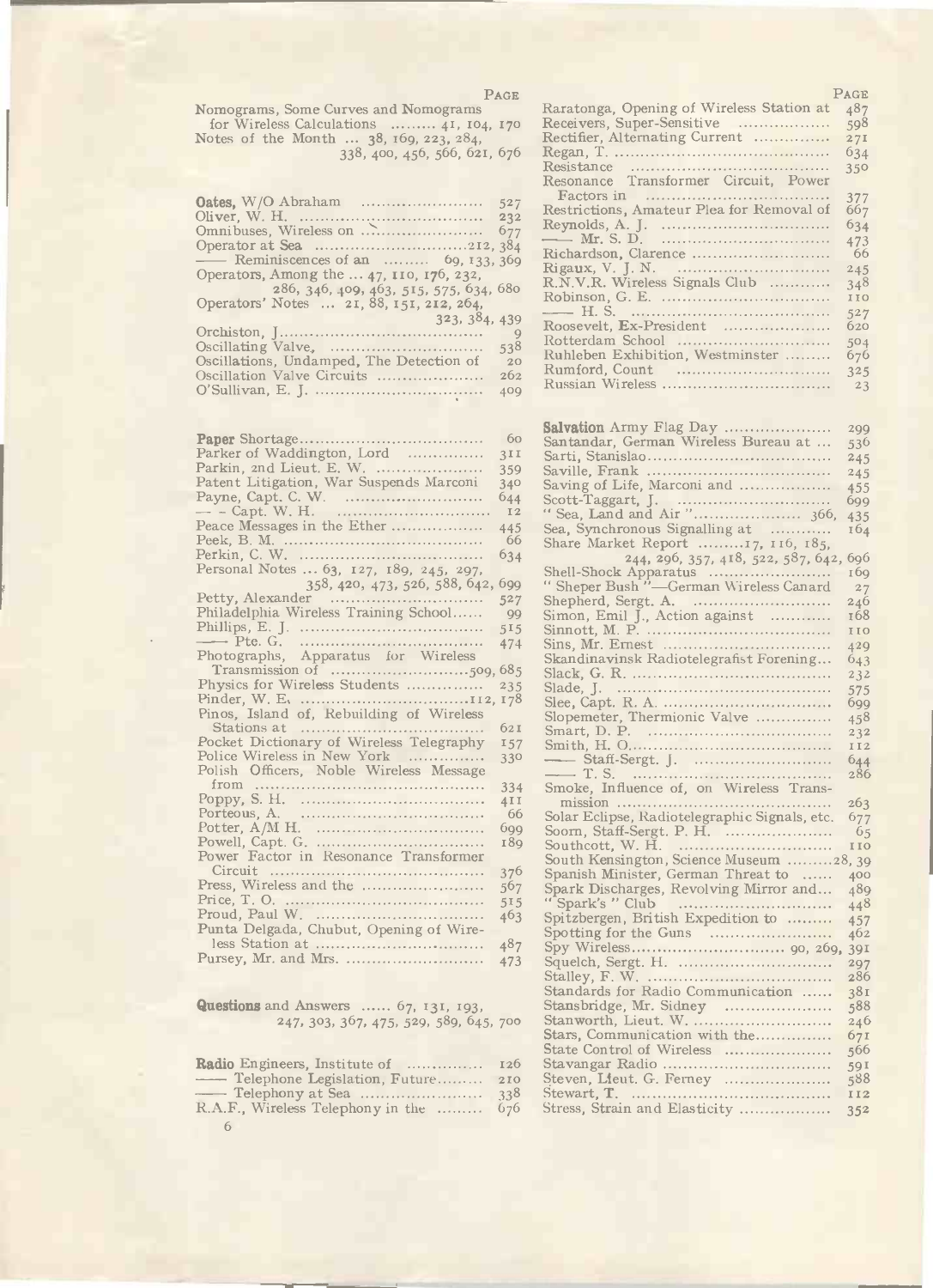|                                             | PAGE | <b>PAGE</b>                                                                                                     |
|---------------------------------------------|------|-----------------------------------------------------------------------------------------------------------------|
| Submarine Menace, Wireless and the  398     |      | 692                                                                                                             |
| $\frac{124}{124}$                           |      | Valve Characteristic Curves and their                                                                           |
|                                             | 217  | Application in Radiotelegraphy 312, 401                                                                         |
| Submarines and their Wireless  18, 549, 606 |      | —— Thermionic (see Thermionic Valve).                                                                           |
|                                             | 273  |                                                                                                                 |
| Super-Sensitive, Receivers                  | 598  |                                                                                                                 |
| Swinton, Mr. A. A. C., Mr. Marconi's Reply  |      |                                                                                                                 |
|                                             | 684  |                                                                                                                 |
| Switzerland, Wireless Time Signals in       | 285  |                                                                                                                 |
| Symbols and Formulæ, Quantitative Mean-     |      |                                                                                                                 |
|                                             | 637  | 699                                                                                                             |
|                                             |      |                                                                                                                 |
|                                             |      | <b>Wagon</b> Wireless, Somewhere in the East<br>335                                                             |
|                                             |      | 189                                                                                                             |
| Tacoma, Washington, U.S.A.                  | 369  |                                                                                                                 |
|                                             |      |                                                                                                                 |
|                                             |      | Washington Suggestion for International                                                                         |
| Telefunken and High Frequency $Co \t\t(60)$ | 87   |                                                                                                                 |
|                                             |      | the contract of the contract of the contract of the contract of the contract of the contract of the contract of |

Telegraphy, Aeronautics and War ......... 497

|                                             | 186 | $\mathcal{U}$ $\mathcal{U}$ $\mathcal{U}$ $\mathcal{U}$<br>Tuni |
|---------------------------------------------|-----|-----------------------------------------------------------------|
| Theory and Practice at Sea                  | 439 | Weath                                                           |
| Thermionic Amplifiers, Theory of            | 544 |                                                                 |
| —— Valve, Evolution of the  10, 78, 142     |     | West, I                                                         |
| 229.                                        | 28I | Whiteh                                                          |
| Valve Slopemeter                            | 458 | Willian                                                         |
|                                             | 577 | $-1$                                                            |
| Thompson, Sir Joseph, Promotion of          | -38 | $-$ F                                                           |
|                                             | 527 | Wireles                                                         |
|                                             | 547 | $ \sim$ $\sim$                                                  |
|                                             | 189 | $-$ F                                                           |
| Tools, and How to Use Them $\ldots$ 88, 151 |     | $\overline{\phantom{a}}$ C                                      |
|                                             | 52  | $\overline{\phantom{0}}$ in                                     |
|                                             | 178 | $\overline{\phantom{a}}$ I                                      |
|                                             |     | Wire                                                            |
| Townshend, Sir Charles                      | 50I | $-$ S                                                           |
|                                             | 38  | $\longrightarrow$ T                                             |
| Trains, Wireless on                         | 490 |                                                                 |
| Trawlers versus U-boats                     | 280 | $-1$                                                            |
| Trieste, Committee of Public Safety at      | 500 | $\overline{I}$                                                  |
|                                             | 575 | Wires:                                                          |
|                                             |     | Wittal                                                          |
|                                             | 346 | " Wolf                                                          |
| " Tuscania " Torpedoed                      | 33  | Work:                                                           |
| Typhoon in Pacific Ocean                    | 69  | Wrigh:                                                          |
|                                             |     |                                                                 |

| Undamped Oscillations (see Oscillations |     | <b>" Yea</b> |
|-----------------------------------------|-----|--------------|
| Undamped).                              |     | Tele         |
|                                         |     |              |
| Uniform for Mercantile Marine, New      |     |              |
| Standard                                | 491 | Zeppe        |
|                                         |     | Zoute:       |
|                                         |     |              |

#### ing of *a communication of the communication* of  $637$  Volder, Joseph de *communication* of  $699$  $229,281$  Williams, Alfred S.  $\frac{139}{159}$  359  $369 \tWall$  $5^{17}$  Wards  $834$ <br>  $17$  Wall, H. S.  $\ldots$   $634$ <br>  $87$  Wardrop, J. J.  $\ldots$   $112$ <br>  $88$ <br>  $894$ <br>  $894$ <br>  $894$ <br>  $894$ <br>  $894$  $169$   $W<sub>3</sub>$ <sub>169</sub> 199 Wavemeter, Design and Use of .............. 383<br>186 Weagant's Method of Group Frequency<br>186 Tuning 317<br>199 Tuning 317 439 Weather Signals, International 154  $^{458}$  — L. J.  $^{1111}$   $^{1101}$   $^{1101}$   $^{1101}$ - Robert  $rac{38}{527}$  Wirele  $547$   $\frac{1}{2}$  $189 \longrightarrow 189$  is the World  $\frac{1}{161}$ <br> $188, 151 \longrightarrow 161$  in Many Lands  $52 \longrightarrow 52$  Literature, Digest of (see Digest of Wireless Literature).<br>  $78 \longrightarrow 54$  Wireless Literature).<br>  $\frac{1}{28} \longrightarrow 54$  Stations of the World, Great ......... 591 Wireless Literature). - Stations of the World, Great ......... 38 20<sup>9</sup> 80 500 World Announcements 6o 575 Wires and Wiring 264,323 25 Valve Characteristic Curves and their Application in Radiotelegraphy ......312, 401<br>— Thermionic (see Thermionic Valve). Vickers, W. G. 189, 245 Videon, Miss K. M. 127 Vie Del Mare e Dell'Aria 38o vision of a Statistical Martin Statistics 313<br>Volder, Joseph de **Francia Community 654** Wagon Wireless, Somewhere in the East... 335  $180$ 634 112 Walker, F. R. Code 622 Weather Signals, International 154<br>West, Miss F. K. 66<br>Whitehead. Walter F. (1998) 189 Whitehead, Walter F. 1899<br>Williams, Alfred S. 1898 1899 1899 1899 Robert 527 Wireless and the National Crisis ............ 617<br>—— Chain Litigation, Imperial ............ 113 Engineer, How to Become a 94 Telegraphy in the  $War.....23, 90, 153$ 214, 268, 331, 389, 445, 498 Telegraphy, Theoretical Principles of 61 Wittaker, Harold 411 " Wolf," German Cruiser 35,93,268 Work and Energy 292 Wright, F. H. 699 L. H. 463 T. G. 577 383 591

|            | "Year Book of Wireless Telegraphy and |     |
|------------|---------------------------------------|-----|
| 87         | Yellow World, Meanderings in a  449   | I23 |
| 491<br>339 |                                       | 246 |

## AUTHORS

| Smith-Rose, R. L. 10, 79, 142, 228, 280 |
|-----------------------------------------|
|                                         |
| Ward, Harold 21, 88, 150, 195, 272, 449 |
|                                         |
|                                         |
|                                         |

7

## PAGE<br>692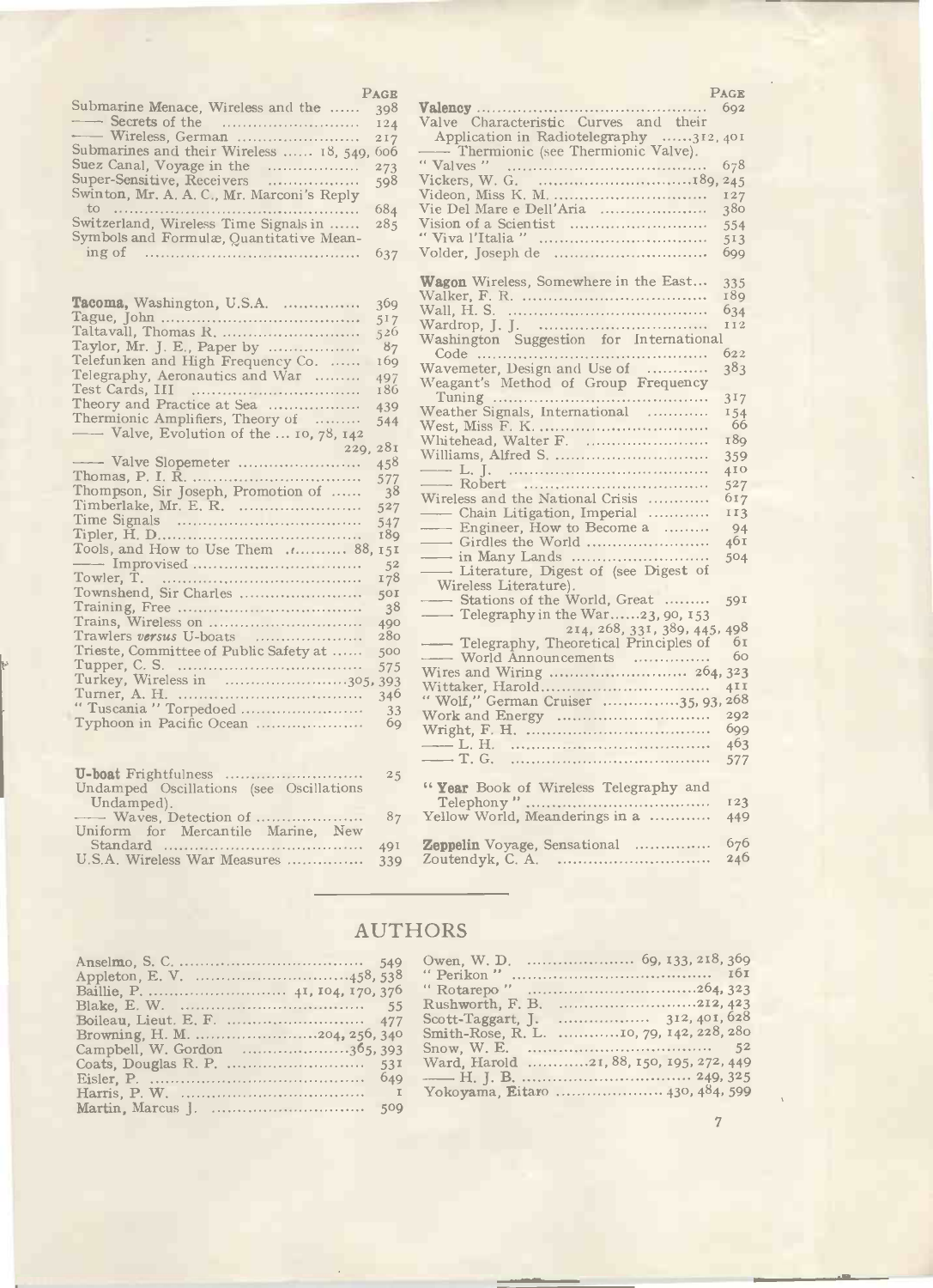## REVIEWS

|                                                                                                                                                        | PAGE              |                                                                     |
|--------------------------------------------------------------------------------------------------------------------------------------------------------|-------------------|---------------------------------------------------------------------|
| Aeroplane Speaks, The-H. Barber<br>Aircraft, Dictionary of-W. E. Dommett<br>"Athenæum" Index to Periodicals<br>Aviation Pocket Book for 1918—R. B.     | 417<br>62<br>186  | Mathematics for<br>Merchant Seam<br>H. F. B. Whe                    |
| Dynamo and Motor Attendants-F. Broad-                                                                                                                  | 242               | Palestine, Huns<br>Psychic Science-                                 |
| Electrical Experiments — A. Risdon                                                                                                                     | 410               | Radiotelegraphy<br>Equations in-                                    |
| - Pocket Book, "Practical Engineer"                                                                                                                    | 524<br>I87        | Radiotelephony-<br>"Sea, Land ar                                    |
| Electric Motors, Small Book on-W.<br>Perrin Maycock<br>English-Spanish Commercial Correspon-<br>dence-Wm. Chevob Maurice and                           | 525               | Magazine<br>Shipping World<br>Submarine, Secr                       |
|                                                                                                                                                        | $47^{2}$          | Telegrafia sin Hi                                                   |
| Flight without Formulæ-Commandant<br>Flying Book—Edited by W. L. Wade<br>$\overline{\phantom{a}}$ f s. d. of $\overline{\phantom{a}}$ Capt. A. Swinton | 357<br>47I<br>586 | $de-R$ , D. Ba<br>Test Cards III.<br>Theoretical Pri<br>graphy-by a |
| Italy's Great War and Her National                                                                                                                     | 698               | Wireless Teleg:<br>W. H. Eccles.<br>- for Naval                     |
| Magnetic Measurements — A. Risdon                                                                                                                      |                   | Robinson<br>- Year Book                                             |

| PAGE              |                                                                                                        | <b>PAGE</b>       |
|-------------------|--------------------------------------------------------------------------------------------------------|-------------------|
| 417               | Mathematics for Engineers---W. N. Rose<br>Merchant Seamen, Daring Deeds of-                            | 295               |
| 62<br>186         |                                                                                                        | 523               |
| 242               | Psychic Science—Emile Boirac                                                                           | 295<br>697        |
| 410               | Radiotelegraphy, Standard Tables and<br>Equations in—Bertram Hoyle<br>Radiotelephony-A. N. Goldschmidt | 585<br>242        |
| 524<br>I87        | "Sea, Land and Air," New Australian                                                                    |                   |
| 525               | Submarine, Secrets of the—Morley F. Hay                                                                | 187<br>240<br>124 |
| $47^{2}$          | Telegrafia sin Hilos, Principos Elementales                                                            |                   |
|                   |                                                                                                        | 523<br>I87        |
| 357<br>47I<br>586 | Theoretical Principles of Wireless Tele-                                                               | 61                |
|                   | Wireless Telegraphy and Telephony-                                                                     |                   |
| 698               | - for Naval Electricians-Capt. S. S.                                                                   | 356               |
|                   |                                                                                                        | 416               |
| 47I               |                                                                                                        | 123               |

## ILLUSTRATIONS

### GENERAL

| Aeroplane in Flight                      | 215            | $ \rightarrow$ $\rightarrow$ |
|------------------------------------------|----------------|------------------------------|
| Wireless Transmitter                     | 447            | $-$ Te                       |
| Africa, Belgian and British in  252, 253 |                | $\overline{\phantom{a}}$ Te  |
|                                          | 478            | Clock, V                     |
| American Aviation Pupils instructed in   |                | Conning                      |
| Wireless                                 | 216            | Constan                      |
| -Tickle, Wireless Station at             | 427            | $ P0$                        |
| Amsterdam Buildings                      | 506            | $\longrightarrow P_1$        |
|                                          | 507            | $\overline{\phantom{a}}$ St  |
|                                          | 508            | Control                      |
|                                          | 227            | <b>Crewless</b>              |
|                                          |                |                              |
| Balandra, Landing Gear from a            | 65             | Dog Tea                      |
| Balsa Logs Employed to Render Dug-out    |                | Domino                       |
|                                          | 650            |                              |
| Barcelona Wireless School                | 506            | East Af                      |
|                                          | $\overline{3}$ | El Kant                      |
| Belgian Congo and German East Africa,    | m.             | Exhibit                      |
|                                          | 250            | $\overline{\phantom{a}}$ Co  |
|                                          | 245            | $\overline{\phantom{a}}$ Co  |
| Bosphorous, Entrance to the              | 306            |                              |
|                                          | 308            | Field W                      |
| -Turkish Residences on the               | 6              | "Floriz                      |
| Buyuk-Dereh, near Therapia               | 395            | Frankli                      |
|                                          |                | $\overline{\phantom{a}}$ In  |
| Carabinieri Band leaving Buckingham      |                | tore I                       |
| Palace $\dots\dots\dots$                 | 443            | $--$ In:                     |
| Cartagena, Naval Dockyard at             | 609            | Frankli                      |
| Cartoon-The Dog Watch                    | 167            | French                       |
|                                          | 502            | Funaba                       |
| -Ploughing a Rice Field in               | 451            |                              |
| Chinese Battle Junk                      | 449            | Galata                       |
| - Cargo Coolies                          | 452            | " Georg                      |
|                                          |                |                              |

| $\cdots$<br>$\cdots$<br>$\ldots$<br>in<br>$\cdots$<br>$\cdots$<br>$\cdots$<br>$\cdots$<br>$\cdots$<br>$\cdots$ | 215<br>447<br>252, 253<br>478<br>216<br>427<br>506<br>507<br>508<br>227 | Chinese Girls making Embroidery<br>Pedlars and Country Folk<br>Conning Tower of Submarine<br>Constantinople, General View of<br>Control Board at Sending Station<br>Crewless Hun Boat | 503<br>452<br>45I<br>453<br>616<br>552<br>307<br>7<br>$\overline{4}$<br>$\overline{2}$<br>461<br>Q <sub>2</sub> |  |
|----------------------------------------------------------------------------------------------------------------|-------------------------------------------------------------------------|---------------------------------------------------------------------------------------------------------------------------------------------------------------------------------------|-----------------------------------------------------------------------------------------------------------------|--|
| .<br>ut                                                                                                        | 65                                                                      |                                                                                                                                                                                       | 427<br>427                                                                                                      |  |
| $\ddotsc$                                                                                                      | 650                                                                     |                                                                                                                                                                                       |                                                                                                                 |  |
| $\cdots$                                                                                                       | 506                                                                     | East Africa, Unloading Apparatus in                                                                                                                                                   | -96                                                                                                             |  |
| $\rightarrow$ + +                                                                                              | $\overline{3}$                                                          | El Kantara, Signal Station at<br>Exhibition Coach, Receiving Gear of                                                                                                                  | 275<br>533                                                                                                      |  |
| ca,                                                                                                            | m.                                                                      | —— Coach, Transmitting Gear of                                                                                                                                                        | 533                                                                                                             |  |
| $\cdots$<br>$\cdots$                                                                                           | 250<br>245                                                              | — Coach, with Wireless                                                                                                                                                                | 533                                                                                                             |  |
| $\cdots$                                                                                                       | 306                                                                     |                                                                                                                                                                                       |                                                                                                                 |  |
| $\cdots$                                                                                                       | 308                                                                     | Field Wireless, "Somewhere in the East"                                                                                                                                               | 269                                                                                                             |  |
| $\cdots$                                                                                                       | - 6                                                                     |                                                                                                                                                                                       | 34                                                                                                              |  |
| .                                                                                                              | 395                                                                     | Franklin, Benjamin, Statue of                                                                                                                                                         | 328                                                                                                             |  |
|                                                                                                                |                                                                         | - Institute, Medal presented to Sena-                                                                                                                                                 |                                                                                                                 |  |
| m                                                                                                              |                                                                         | tore Marconi by                                                                                                                                                                       | 325                                                                                                             |  |
| .                                                                                                              | 443                                                                     | - Institute, Seventh Street, Philadelphia                                                                                                                                             | 327                                                                                                             |  |
| $\cdots$                                                                                                       | 609                                                                     | Franklin's House in Craven Street, Strand<br>French Wireless Operator                                                                                                                 | 329                                                                                                             |  |
| .                                                                                                              | 167                                                                     | Funabashi Station, Operators of                                                                                                                                                       | 399                                                                                                             |  |
| .<br>.                                                                                                         | 502<br>451                                                              |                                                                                                                                                                                       | 25                                                                                                              |  |
| .                                                                                                              | 449                                                                     |                                                                                                                                                                                       |                                                                                                                 |  |
| .                                                                                                              | 452                                                                     |                                                                                                                                                                                       | I77                                                                                                             |  |
|                                                                                                                |                                                                         |                                                                                                                                                                                       |                                                                                                                 |  |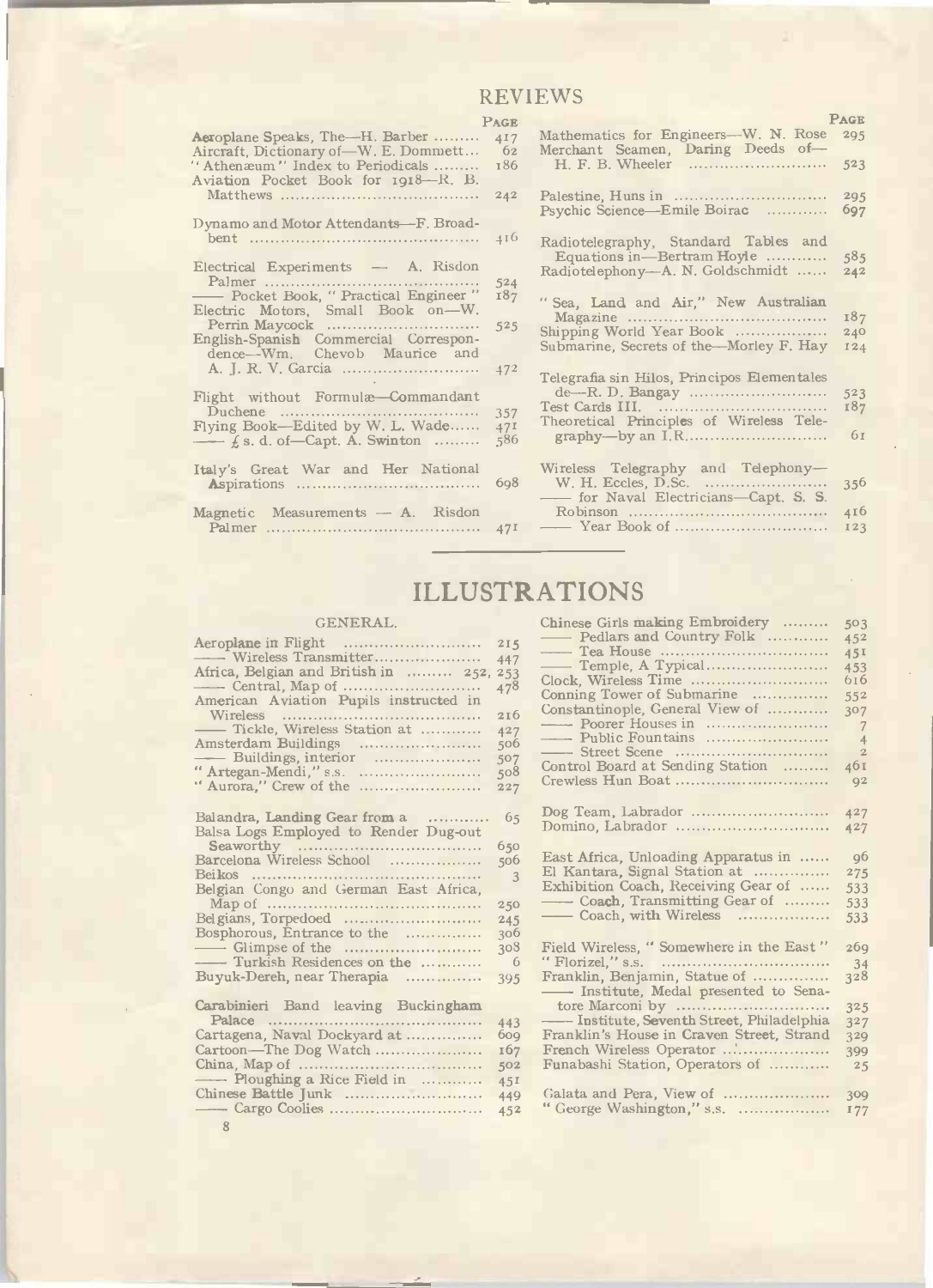|                                                                           | PAGE           |                                  |
|---------------------------------------------------------------------------|----------------|----------------------------------|
| German Aeroplane Wireless                                                 | 446            | Stavang                          |
|                                                                           | 392            | $\longrightarrow R$              |
| - Wireless Apparatus Lorry                                                | 568            | $-$ T                            |
| - Wireless, General View of Apparatus                                     |                | Strand,                          |
| - Wireless, Power Unit and Mast Gear                                      | 567            | Submar                           |
|                                                                           |                | Anch                             |
| — Wireless, Power unit of $I_2$ k.w. set                                  | 566            | $\longrightarrow$ A              |
|                                                                           | 567            | $-\mathbb{R}$                    |
|                                                                           | 33             |                                  |
|                                                                           | 165            | $\frac{1}{\sqrt{1-\frac{1}{2}}}$ |
| Haberdasher, Turkish                                                      |                | Suez, B                          |
| Handley Page Machine in Flight                                            | 396            |                                  |
| -- Machine on Ground                                                      | 624            | $\frac{1}{\sqrt{1-\frac{1}{2}}}$ |
| Hanson, Sir Charles A., greets Senatore                                   | 627            |                                  |
|                                                                           | 407            | Tacoma                           |
| Harris, Operator D. M., Memorial to  279,                                 | 298            | cences                           |
| Hong Kong, Signal Hill                                                    |                | Tangan                           |
|                                                                           | 75             | $\mathrm{Therapi}$               |
|                                                                           | 7 <sup>I</sup> | —— Pr                            |
| Indian Harbour, Labrador                                                  | 426            | Torpedo                          |
| "Isaac Peral " in Act of Submerging                                       | 55I            | Trees, C                         |
|                                                                           | 55I            | Trench                           |
|                                                                           | 550            | rating                           |
| Italian Battleship, Armoured Turret on                                    | 455            | Trieste,                         |
| - Dreadnought Firing Broadsides                                           | 577            | Tropical                         |
|                                                                           |                | Mater                            |
| Jungle, Clearance for Erecting Wireless                                   |                | Turkish                          |
|                                                                           | 95             | $-$ So                           |
|                                                                           |                | $-$ Tr                           |
| Kasanga, Lake Tanganyika  480, 481                                        |                | Typhooi                          |
| Lukuga River, Belgian Wireless Station at                                 | 479            | U.S.A. I                         |
| Marconi, Senatore, Medal Presented to                                     |                |                                  |
| Mast, Anchorage of a                                                      | 325            | Vosges,                          |
| Section, Carrying a                                                       | 402            |                                  |
| Masts, Raising Aerial                                                     | 97<br>652      | Wagon '                          |
| Mediterranean, Winter in the  195-200                                     |                | West Ba                          |
| Metz, German Wireless Station at  672-675                                 |                | Western                          |
| Monrovia, French Wireless Station at                                      | 154            | Wireless                         |
| — German Wireless Station at ………                                          | 155            | —— Se                            |
| "Mormon Elder, Like a "                                                   | 219            |                                  |
| Mosque of Ahmed I., Entrance to the                                       | 308            |                                  |
|                                                                           |                |                                  |
| Nauen, German Wireless Station at                                         | 620            |                                  |
| Newfoundland and Labrador Wireless                                        |                | Anselmi                          |
|                                                                           | 424            | Armstro                          |
|                                                                           |                | Arran, A                         |
|                                                                           |                |                                  |
| Palos, Cape<br>Payne, Capt., Grave of                                     | 553            | Bagge, l                         |
| Philadelphia Wireless School, Operators at                                | 044            | Bangay,                          |
|                                                                           | 99             | Bartlett                         |
| Police Wireless Car in New York<br>"Poncephalus," or " Bridge of Brains " | 330            | Bates, A                         |
| Port Said, Boy Conjuror at                                                | 220            | Beatty,                          |
|                                                                           | 274            | Blondel,                         |
| - Mohammedan Mosque at                                                    | -273           | Bolt, Ph                         |
|                                                                           | 275            | Bond, R                          |
|                                                                           |                | <b>Borghes</b>                   |
| Rotterdam Wireless School, Exterior                                       | 504            | Bottoml                          |
| -- Instrument Room                                                        | 505            | Bowey,                           |
|                                                                           |                | <b>Brasingt</b>                  |
| attle, Washington, U.S.A., Reminis-                                       |                | Brénot,                          |
| cences of                                                                 |                | Brickell,                        |
| South Kensington Imperial Institute                                       | 28             | Britton,                         |
| Sta. Elena Station, Engine Room                                           | 653            | Brownli                          |
|                                                                           | 651            | Bryce, I                         |
| - Raising Topmast at                                                      | 679            | Bull, J.                         |
| Stavangar, Aerial Tuning Inductance                                       | 593            | Burgess,                         |
| Exterior View                                                             | 595            | Burry, I                         |
|                                                                           | 592            | Byatt, A                         |

| 24.24 | and a state of the state                 |  |
|-------|------------------------------------------|--|
| 446   | Stavangar, Masts and Buildings at<br>594 |  |
| 392   | 593                                      |  |
| 568   | - Transmitting Room<br>594               |  |
| 567   | Strand, Airship View of the<br>563       |  |
|       | Submarines and Wireless-A2 and A3 at     |  |
| 566   | 607                                      |  |
| 567   | 608                                      |  |
| 33    | 608                                      |  |
| 165   | 606                                      |  |
|       | 607                                      |  |
| 396   | 276                                      |  |
| 624   | 277                                      |  |
| 627   | 276                                      |  |
|       |                                          |  |
|       |                                          |  |

| 407                   | Tacoma, Washington, U.S.A., Reminis-        |            |  |
|-----------------------|---------------------------------------------|------------|--|
| 298                   |                                             |            |  |
| 75                    | Tanganyika, Lake                            | 25I        |  |
| 7 <sup>I</sup>        | Therapia, near Entrance to Black Sea        | 393        |  |
|                       |                                             | 396        |  |
| 426                   | Torpedo Viewed from Above                   | 553        |  |
| 55I                   | Trees, Group of Canada's Gigantic           | 535        |  |
| 55I                   | Trench Wireless, German Method of Gene-     |            |  |
| 550                   |                                             | 495        |  |
| 455                   | Trieste, Panoramic View of                  | 501        |  |
| 577                   | Tropical Station, Unloading Wireless        |            |  |
|                       |                                             | 95         |  |
|                       |                                             | $\sqrt{5}$ |  |
| 95                    |                                             | 397        |  |
|                       | - Transmitting Gear                         | 288        |  |
| 48I                   | Typhoon, Chart of Region Affected by        | 73         |  |
|                       |                                             |            |  |
| 479                   | U.S.A. Battleship in New York Harbour       | 337        |  |
|                       |                                             |            |  |
| 325                   | Vosges, French Wireless in the              | 333        |  |
| 462                   |                                             |            |  |
| 97                    | Wagon Wireless, Somewhere in the East       |            |  |
| 652                   | West Bathurst Lumber Yard                   | 334        |  |
| 200                   |                                             | 532        |  |
| 675                   | Western Front, Wireless Installation on the | 499        |  |
| 154                   |                                             | 24         |  |
| $T \n\t\leq \n\t\leq$ |                                             | 390        |  |

### PORTRAITS.

| 620 |                             | 588        |
|-----|-----------------------------|------------|
|     |                             | 574        |
| 424 |                             | 635        |
|     |                             |            |
|     |                             |            |
| 553 |                             | 50         |
| 644 |                             | 454        |
| 99  |                             | 576        |
| 330 |                             | 516        |
| 220 | Beatty, Admiral, with Group | 561        |
| 274 | Blondel, M. André Eugène    | 374        |
| 273 |                             |            |
| 275 |                             | 233        |
|     |                             | 287        |
|     |                             | 444        |
| 504 |                             | 299        |
| 505 |                             | 297        |
|     |                             | <b>I77</b> |
|     | Brénot, Capitain de Genie   | 654        |
| 139 |                             | 516        |
| 28  |                             | 49         |
|     |                             |            |
| 653 |                             | 635        |
| 651 |                             | 516        |
| 679 |                             | III        |
| 593 |                             | I77        |
| 595 |                             | 46         |
| 502 |                             | 516        |
|     |                             |            |
|     | 9                           |            |

## PAGE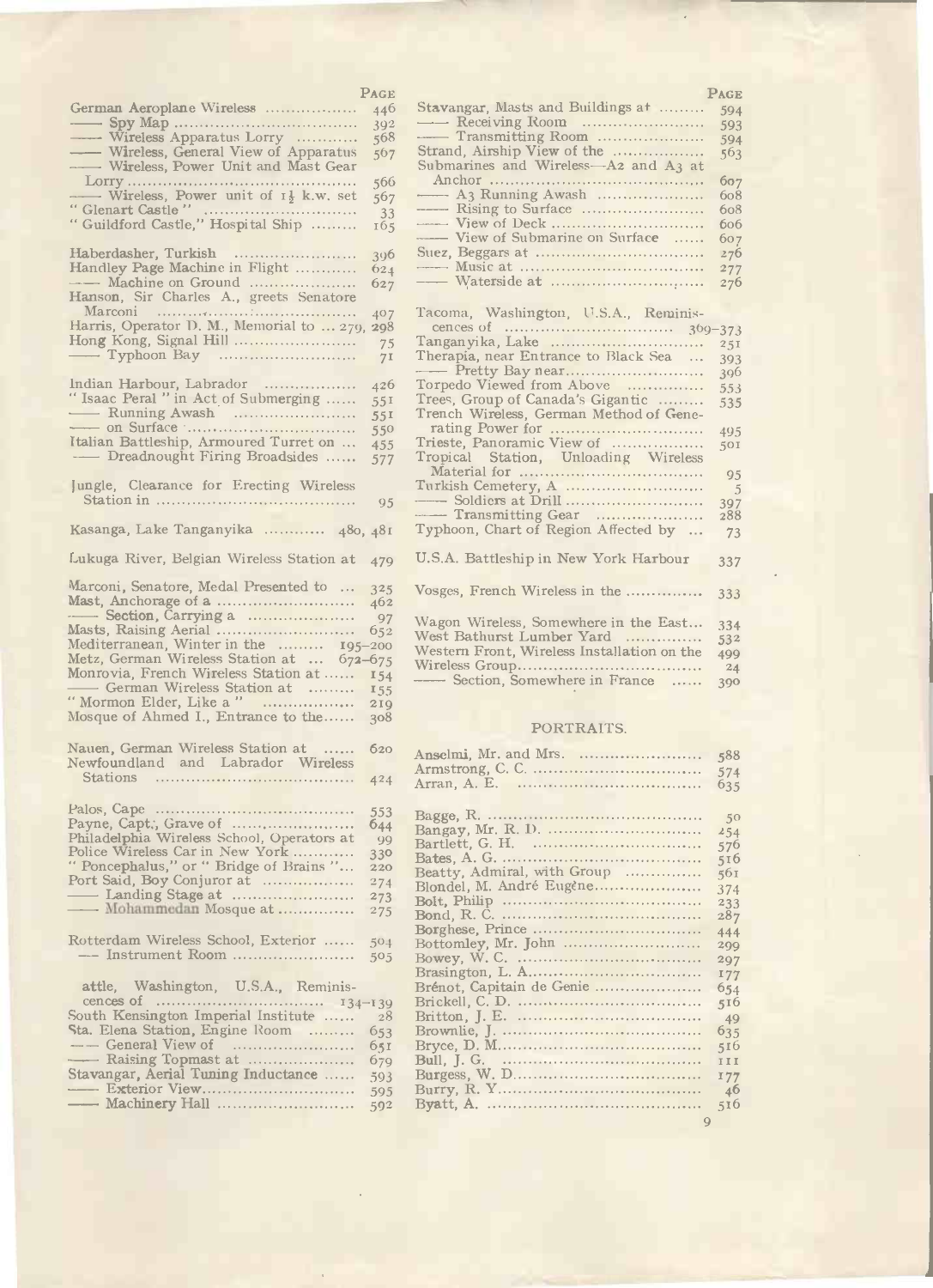|                                 | LAGE |                                                                                     | PAGE            |
|---------------------------------|------|-------------------------------------------------------------------------------------|-----------------|
|                                 | 177  | King George and Prince of Wales, with                                               |                 |
|                                 | 49   |                                                                                     | 56I             |
|                                 | 516  |                                                                                     | 347             |
|                                 | 287  |                                                                                     |                 |
|                                 | 464  | Koomans, Dr. Nicolaas                                                               | 347             |
| Colonna, Prince, in Field Dress | 442  |                                                                                     | 70              |
|                                 |      |                                                                                     |                 |
|                                 | 044  |                                                                                     | 044             |
|                                 | 981  | Lally, M. $\dots \dots \dots \dots \dots \dots \dots \dots \dots \dots \dots \dots$ | III             |
|                                 | 035  |                                                                                     | 165             |
|                                 | III  |                                                                                     | 516             |
|                                 | 287  |                                                                                     | 420             |
|                                 | 233  |                                                                                     | 359             |
|                                 | 409  |                                                                                     | 576             |
| Crookes, Sir William            | 536  |                                                                                     |                 |
|                                 |      |                                                                                     | 635             |
|                                 | 347  |                                                                                     | 177             |
|                                 | 576  |                                                                                     | 6 <sub>5</sub>  |
|                                 | 347  |                                                                                     |                 |
|                                 |      |                                                                                     | 681             |
|                                 | 574  | Marchant, Dr. E. W.                                                                 | 482             |
|                                 | 177  | Marconi, Senatore, in Naval Uniform                                                 | 442             |
| D'Annunzio, Gabriele            | 340  | - Senatore, with British Wireless                                                   |                 |
|                                 | 190  |                                                                                     |                 |
|                                 | 190  |                                                                                     | 513<br>668      |
|                                 | 347  |                                                                                     |                 |
| Davison, Thomas                 | 08I  |                                                                                     | 287             |
|                                 | III  |                                                                                     | 409             |
|                                 | 190  |                                                                                     | 177             |
|                                 | 635  |                                                                                     | 409             |
|                                 |      |                                                                                     | 404             |
| Drummond, James                 | 510  |                                                                                     | 177             |
|                                 | 409  | McGrath, Maurice                                                                    | 233             |
| —— John …………………………………           | 287  |                                                                                     | 409             |
|                                 | 177  |                                                                                     | 50              |
|                                 |      |                                                                                     | 287             |
|                                 | 670  |                                                                                     | 681             |
|                                 | 526  |                                                                                     | 464             |
|                                 | III  |                                                                                     |                 |
|                                 |      |                                                                                     | 57 <sup>6</sup> |
|                                 | 177  |                                                                                     | 474             |
|                                 | 140  |                                                                                     | 233             |
|                                 | 681  |                                                                                     | 409             |
|                                 |      |                                                                                     | 516             |
|                                 | 177  |                                                                                     |                 |
|                                 | 669  |                                                                                     | 409             |
| Franklin, Benjamin              | 326  |                                                                                     | 287             |
|                                 | 516  |                                                                                     |                 |
|                                 |      |                                                                                     | 359             |
|                                 | 576  |                                                                                     |                 |
|                                 | 47   |                                                                                     | 233             |
|                                 | 635  |                                                                                     | $\circ$         |
| Glazebrook, Sir Richard         | 202  |                                                                                     | 409             |
| Gottwaldt, Commander B. L.      | 596  |                                                                                     |                 |
|                                 | 574  | Parker of Waddington, Lord                                                          | 310             |
|                                 | 287  |                                                                                     | I27             |
|                                 | 576  |                                                                                     |                 |
|                                 |      |                                                                                     | 50              |
|                                 | 635  |                                                                                     | 635             |
|                                 |      |                                                                                     | 5 <sup>t</sup>  |
|                                 | 576  |                                                                                     | 474             |
|                                 | 347  |                                                                                     | 49              |
|                                 | 419  |                                                                                     | 681             |
|                                 | 287  |                                                                                     | III             |
|                                 | 474  |                                                                                     | 409             |
|                                 | 409  |                                                                                     | 516             |
|                                 | 464  |                                                                                     | 464             |
|                                 | 287  | Pursey, Mr. and Mrs. W.                                                             | 473             |
|                                 |      |                                                                                     |                 |
|                                 | 63   |                                                                                     |                 |
|                                 |      |                                                                                     | 635             |
|                                 |      |                                                                                     | 635             |
|                                 | 576  |                                                                                     | III             |
|                                 | 48   | Rodman, Admiral, with Group                                                         | 56 <sub>I</sub> |
|                                 | 638  |                                                                                     | 681             |
|                                 | 177  |                                                                                     | $3^{27}$        |
| 10                              |      |                                                                                     |                 |

|                                 | LAGE |                                                                                                                                                                                                                                                                                                                                                                                                                 | PAGE            |  |
|---------------------------------|------|-----------------------------------------------------------------------------------------------------------------------------------------------------------------------------------------------------------------------------------------------------------------------------------------------------------------------------------------------------------------------------------------------------------------|-----------------|--|
|                                 | 177  | King George and Prince of Wales, with                                                                                                                                                                                                                                                                                                                                                                           |                 |  |
|                                 | 49   |                                                                                                                                                                                                                                                                                                                                                                                                                 | 56I             |  |
|                                 | 516  |                                                                                                                                                                                                                                                                                                                                                                                                                 | 347             |  |
|                                 | 287  |                                                                                                                                                                                                                                                                                                                                                                                                                 |                 |  |
|                                 | 464  | Koomans, Dr. Nicolaas                                                                                                                                                                                                                                                                                                                                                                                           | 347             |  |
| Colonna, Prince, in Field Dress |      |                                                                                                                                                                                                                                                                                                                                                                                                                 | 76              |  |
|                                 | 442  |                                                                                                                                                                                                                                                                                                                                                                                                                 |                 |  |
|                                 | 044  |                                                                                                                                                                                                                                                                                                                                                                                                                 | 644             |  |
|                                 | 981  |                                                                                                                                                                                                                                                                                                                                                                                                                 | III             |  |
| —— L. S. ……………………………………         | 035  |                                                                                                                                                                                                                                                                                                                                                                                                                 | 165             |  |
|                                 | III  |                                                                                                                                                                                                                                                                                                                                                                                                                 | 516             |  |
|                                 | 287  |                                                                                                                                                                                                                                                                                                                                                                                                                 | 420             |  |
|                                 | 233  |                                                                                                                                                                                                                                                                                                                                                                                                                 | 359             |  |
|                                 | 409  |                                                                                                                                                                                                                                                                                                                                                                                                                 | 576             |  |
|                                 | 536  |                                                                                                                                                                                                                                                                                                                                                                                                                 | 635             |  |
|                                 | 347  | Lilly, $T_1, \ldots, T_{n_1}, \ldots, T_{n_2}, \ldots, T_{n_1}, \ldots, T_{n_2}, \ldots, T_{n_1}, \ldots, T_{n_n}, \ldots, T_{n_n}, \ldots, T_{n_n}, \ldots, T_{n_n}, \ldots, T_{n_n}, \ldots, T_{n_n}, \ldots, T_{n_n}, \ldots, T_{n_n}, \ldots, T_{n_n}, \ldots, T_{n_n}, \ldots, T_{n_n}, \ldots, T_{n_n}, \ldots, T_{n_n}, \ldots, T_{n_n}, \ldots, T_{n_n}, \ldots, T_{n_n}, \ldots, T_{n_n}, \ldots, T_{$ |                 |  |
|                                 | 576  |                                                                                                                                                                                                                                                                                                                                                                                                                 | 177             |  |
|                                 |      |                                                                                                                                                                                                                                                                                                                                                                                                                 | 0 <sub>5</sub>  |  |
|                                 | 347  |                                                                                                                                                                                                                                                                                                                                                                                                                 |                 |  |
|                                 |      | Mackintosh, Duncan                                                                                                                                                                                                                                                                                                                                                                                              | 681             |  |
|                                 | 574  | Marchant, Dr. E. W.                                                                                                                                                                                                                                                                                                                                                                                             | 482             |  |
|                                 | 177  | Marconi, Senatore, in Naval Uniform                                                                                                                                                                                                                                                                                                                                                                             | 442             |  |
| D'Annunzio, Gabriele            | 340  | - Senatore, with British Wireless                                                                                                                                                                                                                                                                                                                                                                               |                 |  |
|                                 | 190  |                                                                                                                                                                                                                                                                                                                                                                                                                 |                 |  |
|                                 | 190  |                                                                                                                                                                                                                                                                                                                                                                                                                 | 513             |  |
|                                 | 347  |                                                                                                                                                                                                                                                                                                                                                                                                                 | 668             |  |
| Davison, Thomas                 | 981  |                                                                                                                                                                                                                                                                                                                                                                                                                 | 287             |  |
|                                 | III  |                                                                                                                                                                                                                                                                                                                                                                                                                 | 409             |  |
|                                 | 190  |                                                                                                                                                                                                                                                                                                                                                                                                                 | 177             |  |
|                                 |      |                                                                                                                                                                                                                                                                                                                                                                                                                 | 409             |  |
|                                 | 635  |                                                                                                                                                                                                                                                                                                                                                                                                                 | 404             |  |
|                                 | 510  |                                                                                                                                                                                                                                                                                                                                                                                                                 | 177             |  |
|                                 | 409  |                                                                                                                                                                                                                                                                                                                                                                                                                 | 233             |  |
|                                 | 287  |                                                                                                                                                                                                                                                                                                                                                                                                                 | 409             |  |
|                                 | 177  |                                                                                                                                                                                                                                                                                                                                                                                                                 | 50              |  |
|                                 |      |                                                                                                                                                                                                                                                                                                                                                                                                                 |                 |  |
|                                 | 670  |                                                                                                                                                                                                                                                                                                                                                                                                                 | 287             |  |
|                                 | 526  |                                                                                                                                                                                                                                                                                                                                                                                                                 | 681             |  |
|                                 | III  |                                                                                                                                                                                                                                                                                                                                                                                                                 | 464             |  |
|                                 |      |                                                                                                                                                                                                                                                                                                                                                                                                                 | 576             |  |
|                                 |      |                                                                                                                                                                                                                                                                                                                                                                                                                 | 474             |  |
|                                 | 177  |                                                                                                                                                                                                                                                                                                                                                                                                                 | 233             |  |
|                                 | 140  |                                                                                                                                                                                                                                                                                                                                                                                                                 | 409             |  |
|                                 | 981  |                                                                                                                                                                                                                                                                                                                                                                                                                 | 516             |  |
|                                 | 177  |                                                                                                                                                                                                                                                                                                                                                                                                                 |                 |  |
|                                 | 669  |                                                                                                                                                                                                                                                                                                                                                                                                                 |                 |  |
|                                 | 326  |                                                                                                                                                                                                                                                                                                                                                                                                                 | 409             |  |
|                                 | 516  |                                                                                                                                                                                                                                                                                                                                                                                                                 | 287             |  |
|                                 |      |                                                                                                                                                                                                                                                                                                                                                                                                                 | 359             |  |
|                                 | 576  |                                                                                                                                                                                                                                                                                                                                                                                                                 |                 |  |
|                                 | 47   |                                                                                                                                                                                                                                                                                                                                                                                                                 | 233             |  |
|                                 | 635  | $Orchiston, \dots, \dots, \dots, \dots, \dots, \dots, \dots, \dots, \dots$                                                                                                                                                                                                                                                                                                                                      | $\circ$         |  |
| Glazebrook, Sir Richard         |      |                                                                                                                                                                                                                                                                                                                                                                                                                 | 409             |  |
| Gottwaldt, Commander B. L.      | 202  |                                                                                                                                                                                                                                                                                                                                                                                                                 |                 |  |
|                                 | 596  |                                                                                                                                                                                                                                                                                                                                                                                                                 |                 |  |
|                                 | 574  | Parker of Waddington, Lord                                                                                                                                                                                                                                                                                                                                                                                      | 310             |  |
|                                 | 287  |                                                                                                                                                                                                                                                                                                                                                                                                                 | I27             |  |
|                                 | 576  |                                                                                                                                                                                                                                                                                                                                                                                                                 | 50              |  |
|                                 | 635  |                                                                                                                                                                                                                                                                                                                                                                                                                 | 0.35            |  |
|                                 |      |                                                                                                                                                                                                                                                                                                                                                                                                                 | 516             |  |
|                                 | 576  |                                                                                                                                                                                                                                                                                                                                                                                                                 | 474             |  |
|                                 | 347  |                                                                                                                                                                                                                                                                                                                                                                                                                 | 49              |  |
| Hawkhead, Mr. J. C.             | 419  |                                                                                                                                                                                                                                                                                                                                                                                                                 | 681             |  |
|                                 | 287  |                                                                                                                                                                                                                                                                                                                                                                                                                 | III             |  |
|                                 |      |                                                                                                                                                                                                                                                                                                                                                                                                                 |                 |  |
|                                 | 474  |                                                                                                                                                                                                                                                                                                                                                                                                                 | 409             |  |
|                                 | 409  |                                                                                                                                                                                                                                                                                                                                                                                                                 | 510             |  |
|                                 | 464  |                                                                                                                                                                                                                                                                                                                                                                                                                 | 404             |  |
|                                 | 287  |                                                                                                                                                                                                                                                                                                                                                                                                                 | 473             |  |
|                                 |      |                                                                                                                                                                                                                                                                                                                                                                                                                 |                 |  |
|                                 | 63   |                                                                                                                                                                                                                                                                                                                                                                                                                 | 635             |  |
|                                 |      |                                                                                                                                                                                                                                                                                                                                                                                                                 |                 |  |
|                                 | 576  |                                                                                                                                                                                                                                                                                                                                                                                                                 | 635             |  |
|                                 | 48   |                                                                                                                                                                                                                                                                                                                                                                                                                 | III             |  |
|                                 | 638  | Rodman, Admiral, with Group                                                                                                                                                                                                                                                                                                                                                                                     | 56 <sub>I</sub> |  |
|                                 |      |                                                                                                                                                                                                                                                                                                                                                                                                                 | 681             |  |
|                                 | 177  |                                                                                                                                                                                                                                                                                                                                                                                                                 |                 |  |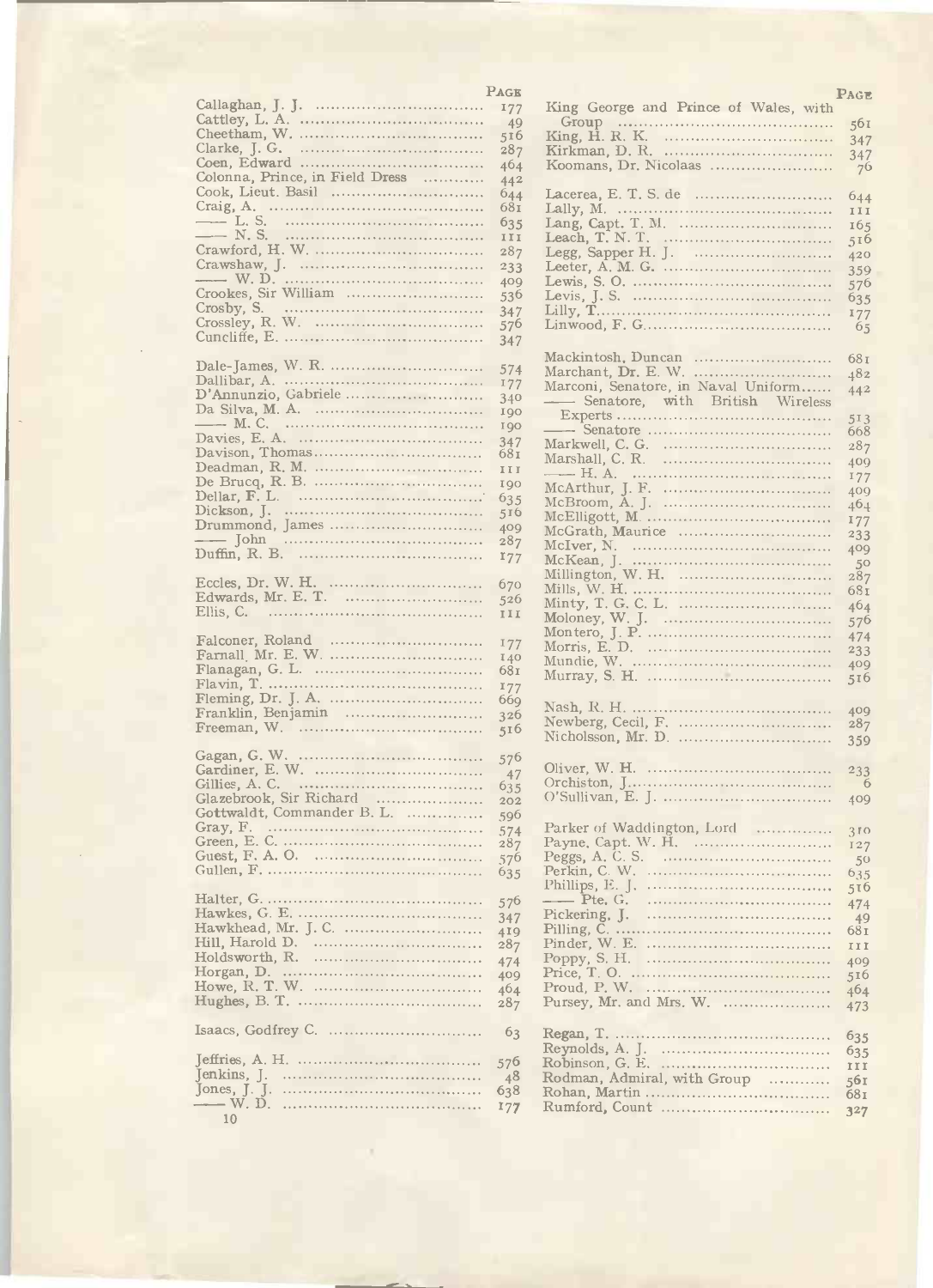|                            | <b>ALC 1979</b> |                            |
|----------------------------|-----------------|----------------------------|
|                            | 245             | Farada                     |
| Sims, Admiral, with Group  | 561             | Field S                    |
|                            | III             |                            |
|                            | .128            | Gaede                      |
|                            | 233             | Gas-Fi                     |
|                            | 576             | stru                       |
|                            | 233             |                            |
|                            | III             | Hetero                     |
|                            | 287             | High-S                     |
|                            | 65              |                            |
|                            | III             | Imped                      |
|                            | 287             | fiers                      |
|                            | III             | Induct                     |
|                            |                 | Mecl                       |
|                            | 516             |                            |
|                            | 576             | Japan,                     |
|                            | <b>177</b>      | Jigger,                    |
|                            | 576             |                            |
|                            | 347             | Lattice                    |
|                            |                 |                            |
| Waddington, Lord Parker of | 310             | Magnif                     |
|                            | 681             | Mast <sub>.</sub> I        |
| —— H. S. ……………………………………    | 635             | $\overline{\phantom{0}}$ s |
|                            | 681             |                            |
|                            | 49              | Nomog                      |
|                            | III             |                            |
|                            | 66              |                            |
|                            | 5I              | O <sub>scillat</sub>       |
| —— L. J. …………………………………     | 409             | Oscillat                   |
| Wittaker, Harold           | 409             |                            |
|                            | 50              | Photog                     |
|                            | 464             |                            |
|                            | 576             | Power                      |
|                            |                 | form                       |
|                            | 246             |                            |
|                            |                 | <b>Contract Contract</b>   |

### TECHNICAL.

| Aeroplanes, German Wireless Apparatus on<br>210<br>625<br>Aircraft Receiver and Amplifier<br>635<br>Alternator, Rotary Winding of Original<br>3I<br>Signalli<br>31<br>Amplifier, Valve, Type  50, 55, 598, 599<br>52<br>Coil, Early Induction<br>30<br>602<br>$-$ V<br>460<br>Disc-Discharger Set, Motor-Alternator<br>159<br>Vacuun<br>53<br>Dynamo, Air Driven, for Wireless and<br>626<br>32I |                             | 626 | $-1$                           |
|--------------------------------------------------------------------------------------------------------------------------------------------------------------------------------------------------------------------------------------------------------------------------------------------------------------------------------------------------------------------------------------------------|-----------------------------|-----|--------------------------------|
|                                                                                                                                                                                                                                                                                                                                                                                                  |                             |     | $-$ for $f$ of $f$<br>Rectifie |
|                                                                                                                                                                                                                                                                                                                                                                                                  |                             |     | Revolv.                        |
|                                                                                                                                                                                                                                                                                                                                                                                                  |                             |     |                                |
|                                                                                                                                                                                                                                                                                                                                                                                                  |                             |     | Tensi                          |
|                                                                                                                                                                                                                                                                                                                                                                                                  |                             |     | Thermi                         |
|                                                                                                                                                                                                                                                                                                                                                                                                  |                             |     | Tuning                         |
|                                                                                                                                                                                                                                                                                                                                                                                                  |                             |     | $- -$ U                        |
|                                                                                                                                                                                                                                                                                                                                                                                                  |                             |     | Turkish<br>$``$ T.Y.I          |
|                                                                                                                                                                                                                                                                                                                                                                                                  |                             |     |                                |
|                                                                                                                                                                                                                                                                                                                                                                                                  |                             |     | Valve (                        |
|                                                                                                                                                                                                                                                                                                                                                                                                  |                             |     | Voltaic                        |
|                                                                                                                                                                                                                                                                                                                                                                                                  | Erection of Mast, Method of | 387 | Weagar<br>Tunin                |

| PAGE           |                                                                                               | PAGE            |
|----------------|-----------------------------------------------------------------------------------------------|-----------------|
| 245            |                                                                                               |                 |
|                |                                                                                               | 20              |
| 561            | Field Station Apparatus  656–661                                                              |                 |
| III            |                                                                                               |                 |
| .428           | Gaede Rotary Pump Used in Tests                                                               | 434             |
| 333            | Gas-Free Electrodes, Method of Con-                                                           |                 |
| 576            |                                                                                               | 488             |
| 233            |                                                                                               |                 |
| III            |                                                                                               |                 |
| 287            | High-Speed Transmitting Apparatus 36, 37                                                      |                 |
| 65             |                                                                                               |                 |
| III            | Impedance in High Frequency Ampli-                                                            |                 |
| 287            | fiers $\dots$<br>$\dots$ 628–633                                                              |                 |
| III            | Inductively Coupled Electric Circuits,                                                        |                 |
|                | Mechanical Analogies to $\ldots$ 257-260, 341-345                                             |                 |
| 516            |                                                                                               |                 |
| 576            | Japan, Radio Telephony in  484-487, 569-574                                                   |                 |
| 177            | Jigger, Transmitting, 20-25 k.w.                                                              | 266             |
| 576            |                                                                                               |                 |
| 347            |                                                                                               |                 |
|                |                                                                                               |                 |
| 310            | Magnifier, Double Note  224, 225                                                              |                 |
| 681            |                                                                                               | 320             |
| 635            |                                                                                               | 386             |
| 681            |                                                                                               |                 |
| 49             | Nomograms for Wireless Calculations                                                           |                 |
| III            | $104 - 109$ , $170 - 175$                                                                     |                 |
| 66             |                                                                                               |                 |
| 5I             |                                                                                               |                 |
| 409            | Oscillation Valves, Original                                                                  |                 |
| 409            |                                                                                               | 79              |
| 50             | Photographs, Wireless Transmission of                                                         |                 |
| 404            | 509-512, 685-690                                                                              |                 |
|                | Power Factor in the Resonance Trans-                                                          |                 |
| 576            |                                                                                               |                 |
| 246            |                                                                                               |                 |
|                | Radiotelephony in Japan 484-487. 569-574                                                      |                 |
|                | Rarefied Air Discharger, First Form of  432                                                   |                 |
|                |                                                                                               |                 |
|                | ---- Oscillation Producer of                                                                  | 433             |
| 626            |                                                                                               | 432             |
| 210            |                                                                                               | 433             |
|                |                                                                                               | 435             |
| 625            | Rectifier, Alternating Current                                                                | 27I<br>489      |
| 635            | Revolving Mirror and Spark Discharges                                                         |                 |
| 3I             | Signalling Switch, Plunger Type, High                                                         |                 |
| 31             |                                                                                               |                 |
| 599            |                                                                                               |                 |
|                |                                                                                               |                 |
| 5 <sup>2</sup> | Thermionic Valve  78-84, 143-145,                                                             |                 |
|                | 228-231, 282, 458-460                                                                         |                 |
| 30             |                                                                                               |                 |
| 602            | Unit, Aerial<br>Valve and Secondary<br>Turkish Transmitting Gear<br>Turkish Transmitting Gear | 564             |
| 460            |                                                                                               | 564             |
| $-209$         |                                                                                               | 288             |
|                | "T.Y.K." Radiotelephone Apparatus                                                             | 43 <sup>1</sup> |
| 159            |                                                                                               |                 |
| 53             |                                                                                               | 435             |
|                | Valve Characteristic Curves 312-316, 401-406                                                  |                 |
| 626            |                                                                                               |                 |
|                |                                                                                               |                 |
| 32I            | Weagant Circuit for Group Frequency                                                           |                 |

|        |  | <i>weagant</i> Chemic for Group Frequency |     |
|--------|--|-------------------------------------------|-----|
| Tuning |  |                                           | 317 |

11